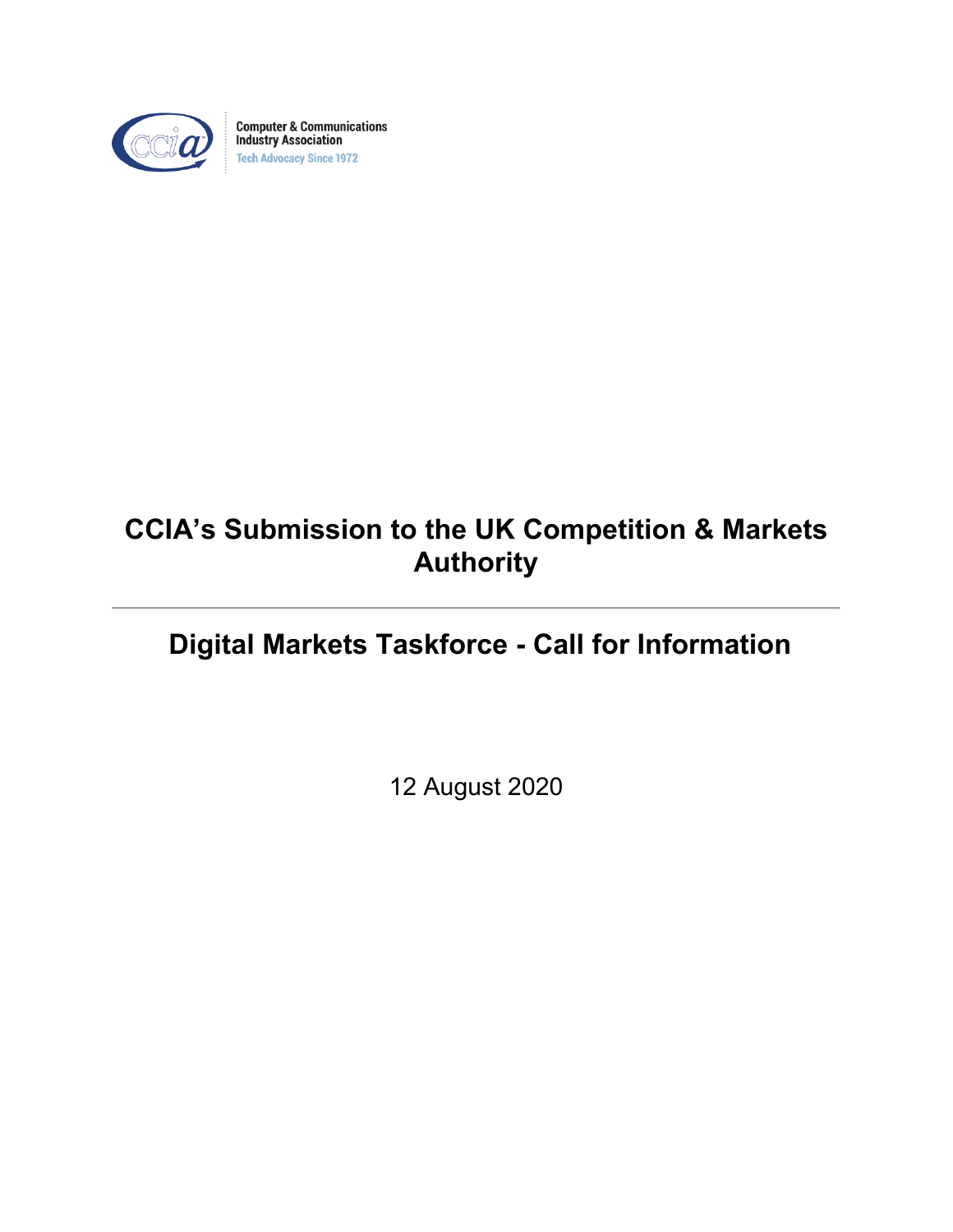# **Executive Summary**

For nearly 50 years, CCIA has served as the leading association for the computer and communications industry advocating for open markets, open systems, and open networks. Markets work well under proactive competition enforcement that intervenes to address anticompetitive conduct while respecting safe harbours for competition on the merits. This traditional, internationally recognised framework for competition policy, focused on consumer welfare and economic efficiency, has served society well. It has incentivised the creation, proliferation, and evolution of the wide range of digital products and services that we enjoy today. If maintained, shared, and enforced, we can expect these benefits to continue.

The CMA's Call for Information on the Digital Market Taskforce notes, at para. 1.2, that "*Digital innovation plays an enormously valuable and positive role in our economy and our society. It is vital that any action does not have a negative impact on this, but rather drives competition and innovation, enabling disruptors to bring new services to market to the benefit of consumers, ensuring that [small and medium sized enterprises] have fair access to digital platforms to reach new markets and grow their businesses, as well as empowering consumers.*" This recognition is important and welcomed, given the Taskforce's role in providing the government practical advice on what intervention, if any, is necessary to promote competition and innovation in digital markets.

CCIA is concerned by portions of the Call for Information, and the CMA's online platforms and digital advertising market study final report. In this submission, CCIA questions whether the powers and interventions sought are consistent with the pro-competition policy objectives that have led to the innovation, investment, and tremendous consumer surplus that we see today. We caution against what appears to be a redistributive antitrust policy that punishes market leaders for their size, and signifies a return to a form-based approach to conduct that disregards economic evidence about how markets are operating in practice (paras. 11-22, below). We highlight the policy repercussions that such an approach would have (paras. 23-25), and suggest ways to calibrate future interventions to preserve market incentives to invest, innovate and compete vigorously on the merits, while addressing the anti-competitive effects that can arise from the exercise of market power in digitally enabled markets (paras. 26-37).

To assist the Taskforce's future work, CCIA also shares its perspective on how digitally enabled markets operate, and factors of significant relevance to the competitive assessment (paras. 38- 51). Lastly, we explain how these factors were not sufficiently appreciated in the CMA's market study final report, and identify other shortcomings that should be avoided going forwards (paras. 52-58). CCIA submits that granting the wide-ranging powers of intervention proposed by the CMA, without a clear and objective assessment of the evidence, an understanding of the costs and trade-offs, or a transparent balancing of competing objectives, risks the very same negative impacts that the CMA seeks to avoid.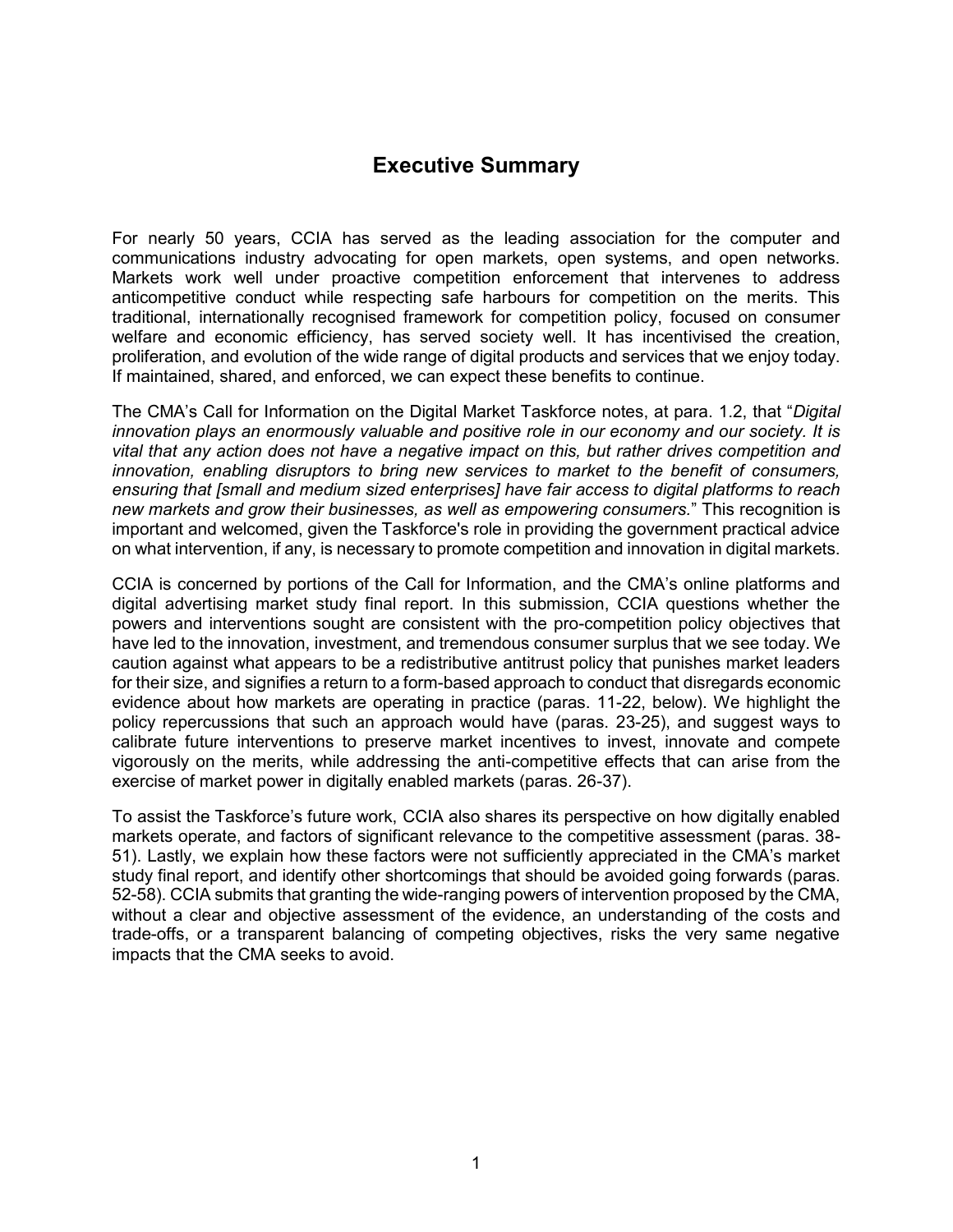### **I. Introduction**

- 1. The Computer and Communications Industry Association (CCIA) welcomes the opportunity to respond to the Call for Information on the CMA's Digital Markets Taskforce ("DMT").<sup>1</sup>
- 2. CCIA represents large, medium, and small companies in the high technology products and services sectors, including computer hardware and software, electronic commerce, telecommunications, and Internet products and services. Our members employ more than 750,000 workers and generate annual revenues in excess of \$540 billion. CCIA remains committed to protecting and advancing the interests of our members, the industry as a whole, as well as society's need to benefit from the positive contributions that digital technologies can make. CCIA promotes open markets, open systems, and open networks in the computer and telecommunications industry. $2$
- 3. CCIA's Members are leading innovators of what some refer to as the 'digital economy'. Many operate as digital intermediaries, efficiently connecting disparate sources of supply and demand and disintermediating traditional gatekeepers who have been slow to embrace digital distribution models. Due to the disruption that digital technologies have caused, some legacy incumbents have voiced concerns about increasing competitive pressure, and asked competition authorities to protect them against digital disruption by condemning conduct that is actually pro-competitive, innovative and beneficial to consumers.
- 4. CCIA understands that the purpose of the DMT is to advise the UK government on the potential design and implementation of pro-competitive measures for unlocking competition in digital platform markets. CCIA agrees that industry would benefit from more upfront clarity and legal certainty. $3$  CCIA submits that such measures should preserve incentives to innovate, invest, and vigorously compete on the merits. In this respect, CCIA has made several submissions to the CMA in recent years, and has raised concerns regarding the increasingly worrying trend towards a less economic and less consumer welfare based competitive analysis of digitally enabled markets.<sup>4</sup> In particular, CCIA has raised concerns regarding the analysis contained in the CMA's market study into online platforms and digital advertising final report (the "Report"),<sup>5</sup> cited as one of the foundational studies for the DMT. $^6$  CCIA is disappointed that the majority of the points expressed in its

<sup>&</sup>lt;sup>1</sup> CMA "Call for Information" (1 July 2020), available <u>here</u> ("Call for Information").

<sup>&</sup>lt;sup>2</sup> Additional details on CCIA can be found here: <u>http://www.ccianet.org</u>/

 $^3$  Call for Information, para. 1.16.

<sup>&</sup>lt;sup>4</sup> CCIA pointed out many of these concerns in its response to the consultation following publication of the CMA's Interim Report. CMA "Online platforms and digital advertising Market study interim report" (18 December 2019), available [here](https://assets.publishing.service.gov.uk/media/5ed0f75bd3bf7f4602e98330/Interim_report_---_web.pdf) ("Interim Report"); CCIA "Submission to the UK Competition & Markets Authority Online Platforms and Digital Advertising Market Interim Report - Consultation" (17 February 2020), available [here](https://assets.publishing.service.gov.uk/media/5e8c8067d3bf7f1fb6491b12/200214_CCIA_Response_to_Interim_Report.pdf) ("CCIA's Response to the Interim Report"). CCIA subsequently provided a supplemental submission on the benefits of digital advertising. CCIA "Supplemental Submission to the UK Competition & Markets Authority Online Platforms and Digital Advertising Market Interim Report - Consultation" (12 May 2020), available [here](https://www.ccianet.org/wp-content/uploads/2020/05/CCIA%E2%80%99s-Supplemental-Submission-to-the-UK-CMA-on-Digital-Advertising-12-May-2020.pdf) ("CCIA's Supplemental Submission").

<sup>&</sup>lt;sup>5</sup> CMA "Market study final report: Online platforms and digital advertising" (1 July 2020), available <u>here</u>

<sup>(&</sup>quot;Report").<br><sup>6</sup> Call for Information, para. 2.19 ("A major component of the Taskforce's work will be considering how a procompetitive code of conduct for firms with SMS could work in practice. This would build on the case for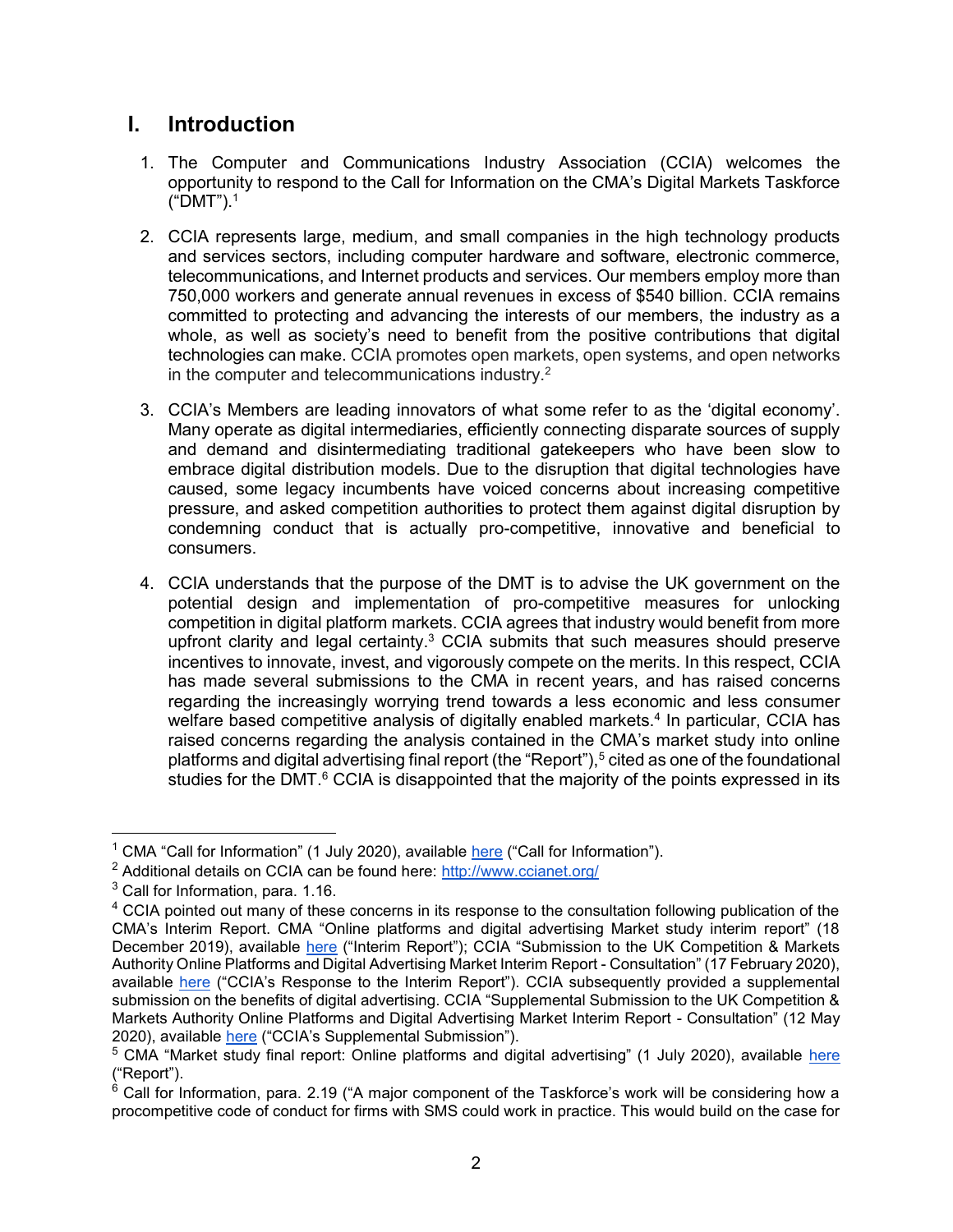submissions were not adequately addressed in the final version of the Report, and hopes that the DMT will at least consider these points when providing advice to the government.<sup>7</sup>

5. Below, CCIA comments on the underlying objectives and appropriate scope of proposals to promote competition and innovation in the digital economy (Section II), offers insight on market dynamics that the DMT should consider in crafting its advice to the government (Section III), and identifies specific shortcomings of the Report that the DMT should be aware of when engaging in related work going forward (Section IV), before providing some final concluding remarks (Section V).

### **II. Underlying objectives and appropriate scope of a new approach to promote competition and innovation in the digital economy**

- 6. The Call for Information asks for input on "*[t]he scope of any new approach to promote competition and innovation*".<sup>8</sup> To appropriately answer that question, the DMT must first decide upon its underlying competition policy objectives.
- 7. Advances in computer and communications technologies have dramatically lowered costs, increased output and improved the quality of products and services in a wide variety of industries. Those who have embraced these technologies have seen success, while those who have been slow to adapt have not. This technological disruption has practically eliminated some industries. Yellowpages still make billions of dollars globally, but that market share isn't growing.
- 8. Digital technologies are lowering transaction costs and opening up markets to global competition. We no longer have to rely on a radio station to broadcast our music, a television station to watch videos, a publisher to distribute our writing, a distributor or retailer, to reach our customers, or even a hotel for accommodation abroad. Amazon, Facebook, Google, Netflix, and other digital intermediaries are predicated on the idea that shelf-space is unlimited and that consumers should have access to as much choice as possible. Through these intermediaries, consumers can more easily read reviews, compare offers, and choose what's right for them. Consumers also benefit from increased competition on the supply side of these markets, lower prices, higher quality products, and increased innovation. And suppliers benefit from the unprecedented scale, availability and reach that these intermediaries provide. This helps level the playing field for SMEs, who have a dramatically expanded opportunity to reach customers and grow.
- 9. And yet, we live in challenging times. Each year technology becomes more complex, more powerful and harder to understand. We have to deal with austerity, shrinking tax bases, a

a pro-competitive code of conduct as proposed by the Furman Review and explored further by the market study"). *See also Ibid*., paras. 1.3, 1.27, 2.7, 2.50 and fn. 41.

 $^7$  CCIA acknowledges that, per the Call for Information "[t]he Taskforce will not be re-examining proposals or analysis undertaken by the [online platforms and digital advertising] market study for those firms in its scope" (para. 2.20). Nevertheless, CCIA suggests the Taskforce consider critically the extent to which the flaws identified herein can inform guidance when setting out in more detail the potential application of the proposed code for specific platforms.

 $^8$  Call for Information, para. 1.5.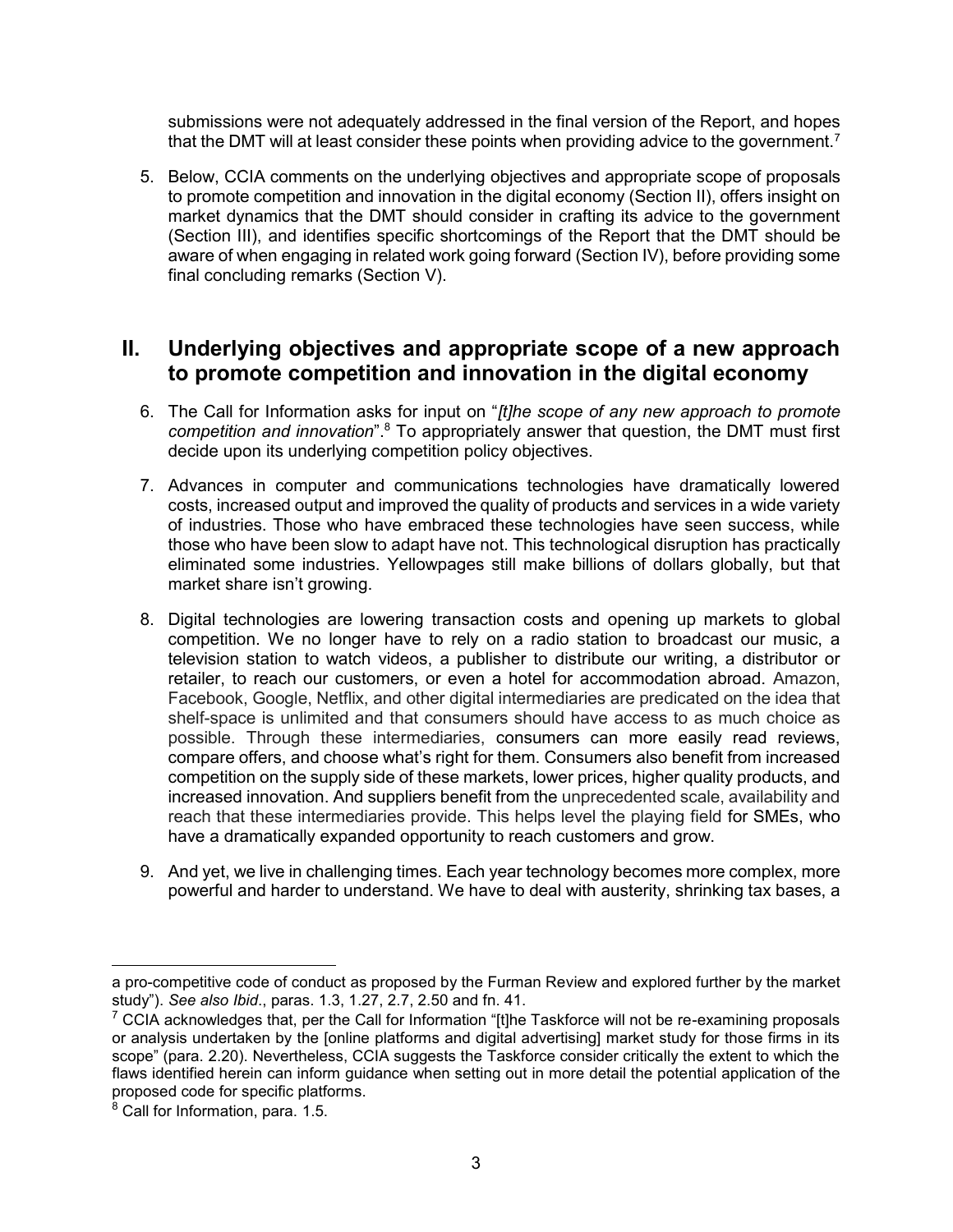dynamically shifting labour market, and global competition. It feels like the world is rapidly changing from what it was just a few years ago.

- 10. But that doesn't mean we should give-up on full, fair, and open competition, or betray fundamental competition principles. One of those fundamental principles is that competition on the merits is welfare enhancing, and that less efficient firms should exit the market. Another is that customers benefit when firms mobilise their resources to enter new markets and stimulate competition. As the Report acknowledges, even where digital disruption is prevalent, "*'big' is not necessarily 'bad' in these markets.*" 9
	- A. The Purpose of Competition Policy
- 11. Over decades competition advocates have developed a body of law and practice that has limited the ability of government to play favourites, to pick and choose winners, and to protect its favoured industries from foreign competition.<sup>10</sup> But this is not a concept limited to liberal free-market economies, it is a model that is followed in nearly every jurisdiction. Policy makers push for it in trade negotiations where we expect a level playing field for open and fair competition. At meetings of the ECN, ICN, and OECD, policy makers push for an international framework that keeps foreign markets open. This principled, evidence based approach drives British prosperity. Proponents of sound competition policy shouldn't throw all this work away.
- 12. Despite how popular services like Amazon and Google are, and the tremendous consumer surplus they have generated, some have been calling for new regulations that would prevent these companies and many others from innovating and offering new products and services.
- 13. 2019 saw a number of papers investigating the competitive dynamics in markets characterised by network effects, low marginal costs and the use of data. Some of these papers concluded that anti-competitive conduct was possible in these markets, and that the unquantifiable risk of harm justified ex-ante action. But they largely lack quantifiable evidence of harm.<sup>11</sup> They largely ask us to accept that digital intermediaries are raising entry barriers and acting as exclusionary gatekeepers, simply because they can, despite evidence that it would be against their interests to do so. But as Hitchens' razor states, "what can be asserted without evidence can also be dismissed without evidence" (*quod grātīs asseritur, grātīs negātur*).<sup>12</sup> Absent evidence of harm, restraining digital intermediaries, would more likely be counterproductive, raising entry barriers, shielding large incumbents from competition from the long-tail of supply, harming small and medium sized enterprise ("SME") suppliers, and ultimately, reducing consumer welfare.

<sup>&</sup>lt;sup>9</sup> Report, para. 20.

 $10$  By contrast, Russia recently signed a law that will require manufacturers of smartphones, computers, and smart TVs to pre-install Russian-made software on their devices. J. Porter "Russia passes law forcing manufacturers to install Russian-made software" (Verge, 3 December 2019), available [here.](https://www.theverge.com/2019/12/3/20977459/russian-law-pre-installed-domestic-software-tvs-smartphones-laptops)

<sup>&</sup>lt;sup>11</sup> White House Council of Economic Advisers "2020 Economic Report of the President" (February 2020), available [here,](https://www.whitehouse.gov/wp-content/uploads/2020/02/2020-Economic-Report-of-the-President-WHCEA.pdf) pg. 226 ("recent calls for changing the goals of the antitrust laws and expanding the scope of regulations are based on inconclusive evidence that competition is in decline.")

<sup>&</sup>lt;sup>12</sup> Wikipedia "Hitchens's Razor", available [here.](https://en.wikipedia.org/wiki/Hitchens%27s_razor)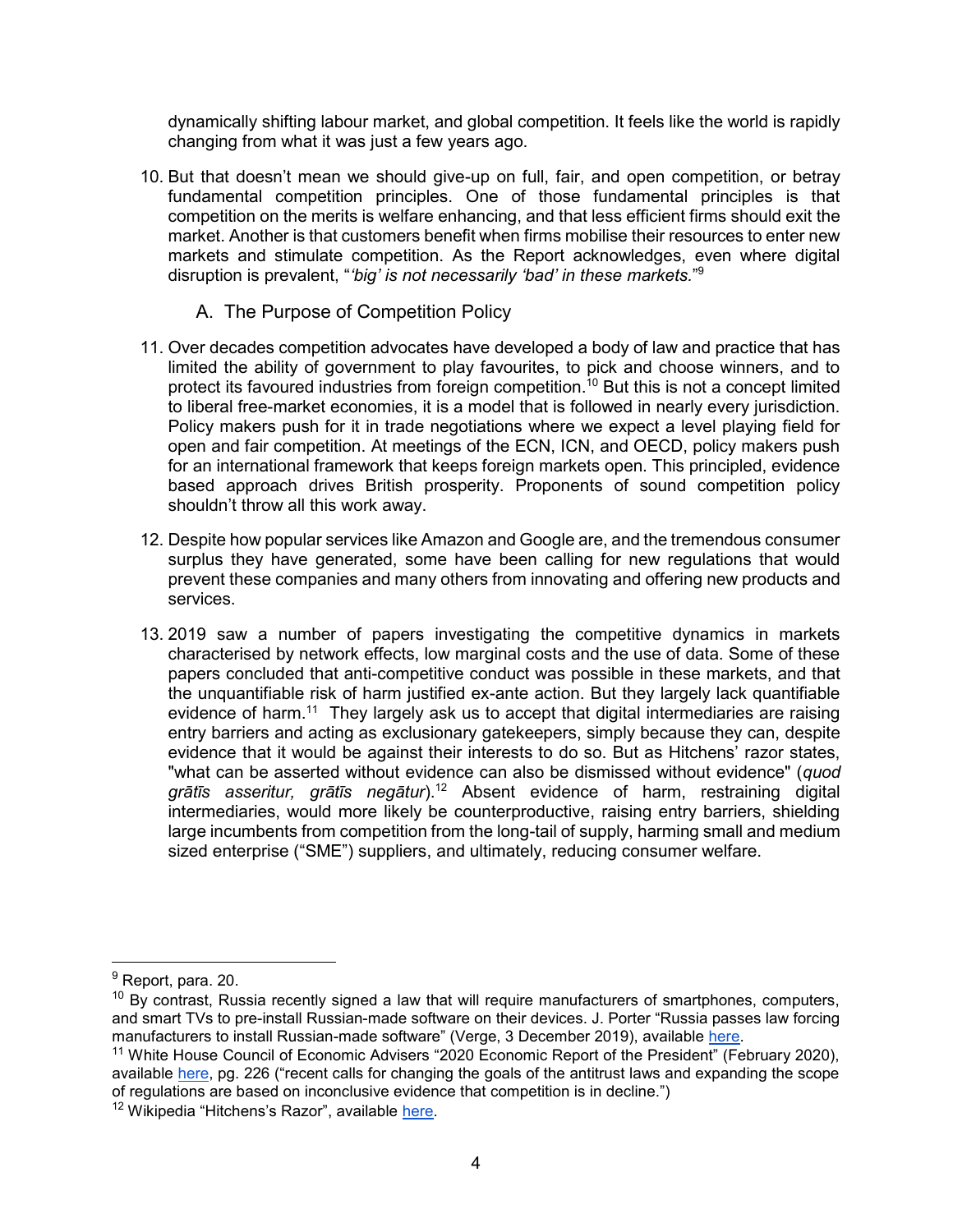- B. Redistributive Antitrust and the Risk of Unintended Harm
- 14. The Call for Information raises concerns that in digitally enabled markets, "*once there is a winner, the incentives it faces to continue to invest and innovate are much lower*."<sup>13</sup> This is true for any company with market power. And yet, companies like Microsoft, Apple, Google, Amazon and Facebook are constantly challenging each other and offering competing services and ever broadening functionalities. These companies, like IBM and other large technology companies, invest billions into research and development.<sup>14</sup> The evidence is one of constant innovation, investment and improvement, much more than is observed in other industries. Markets appear to be working.<sup>15</sup>
- 15. Digital innovation has facilitated the disruption of legacy business models that relied on leveraging capacity limited infrastructure bottlenecks like printing presses, broadcast spectrum, radio frequencies, compact disc fabrication plants, and even retail shelves and storefronts. Digital technologies have changed the value proposition of capital investments in the distribution technologies of the previous centuries. YouTube can now compete against the satellite and cable television industry, Amazon can compete with Tesco and Argos, and digital messaging competes with telecom companies' SMS services. There is a tremendous increase in consumer surplus attributable to these cheap and efficient technologies bypassing existing gatekeepers.
- 16. These technologies haven't replaced traditional gatekeepers with digital ones. Digital infrastructure remains open and competitive. It is based on open standards like HTML/XHTML, TCP/IP, CSS and HTTP. Thanks to new technologies pioneered by the computer and communications industry, the underlying internet infrastructure is largely commoditised, homogeneous, and sold as a service. Anyone can build a website and, with the right value proposition, attract users. When considering digital platforms for search, accommodation, car insurance, price comparison, and social media, a report from the UK Department for Business, Energy and Industrial Strategy ("DBEIS Report") found that "*[t]here is no tendency to monopoly resulting from network effects apparent and technical barriers to entry are modest.*" <sup>16</sup> TikTok, a new social media platform, reached over 2 billion downloads in a handful of years.<sup>17</sup> In just a handful of months, during the COVID-19 pandemic, videoconferencing platform Zoom grew from around 10 million users to over 300 million.<sup>18</sup> There are no insurmountable barriers to entry, rather, the accessibility of digital technologies, and the benefits of network effects mean services that

<sup>&</sup>lt;sup>13</sup> Call for Information, para. 1.12.

<sup>&</sup>lt;sup>14</sup> Amazon, Alphabet (Google's parent company), Microsoft, Apple, and Facebook are ranked as the 1st, 2nd, 6th, 7th, and 14th highest spenders in R&D in the world. PwC "The Global Innovation 1000 study" (2018), available [here.](https://www.strategyand.pwc.com/gx/en/insights/innovation1000.html)

<sup>&</sup>lt;sup>15</sup> See e.g. UK Department for Business, Energy and Industrial Strategy Report "Dynamic Competition in Online Platforms" (March 2017), available [here,](https://assets.publishing.service.gov.uk/government/uploads/system/uploads/attachment_data/file/602816/Digital_Platforms_report_new_BEIS.pdf) pg. 67 ("New entrants continue even in concentrated markets (e.g. music before the expansion of streaming services, or social networks) and tend to succeed through innovation, offering different services to existing platforms. There is no tendency to monopoly resulting from network effects apparent and technical barriers to entry are modest.")

<sup>&</sup>lt;sup>16</sup> UK Department for Business, Energy and Industrial Strategy "Dynamic Competition in Online Platforms" (March 2017), available [here,](https://assets.publishing.service.gov.uk/government/uploads/system/uploads/attachment_data/file/602816/Digital_Platforms_report_new_BEIS.pdf) pg. 67

<sup>&</sup>lt;sup>17</sup> M. Singh "TikTok tops 2 billion downloads" (TechCrunch, 29 April 2020), available [here.](https://techcrunch.com/2020/04/29/tiktok-tops-2-billion-downloads/)

<sup>&</sup>lt;sup>18</sup> R. Miller "In surprise choice, Zoom partners with Oracle for growing infrastructure needs" (TechCrunch, 28 April 2020), available [here.](https://techcrunch.com/2020/04/28/in-surprise-choice-zoom-hitches-wagon-to-oracle-for-growing-infrastructure-needs/)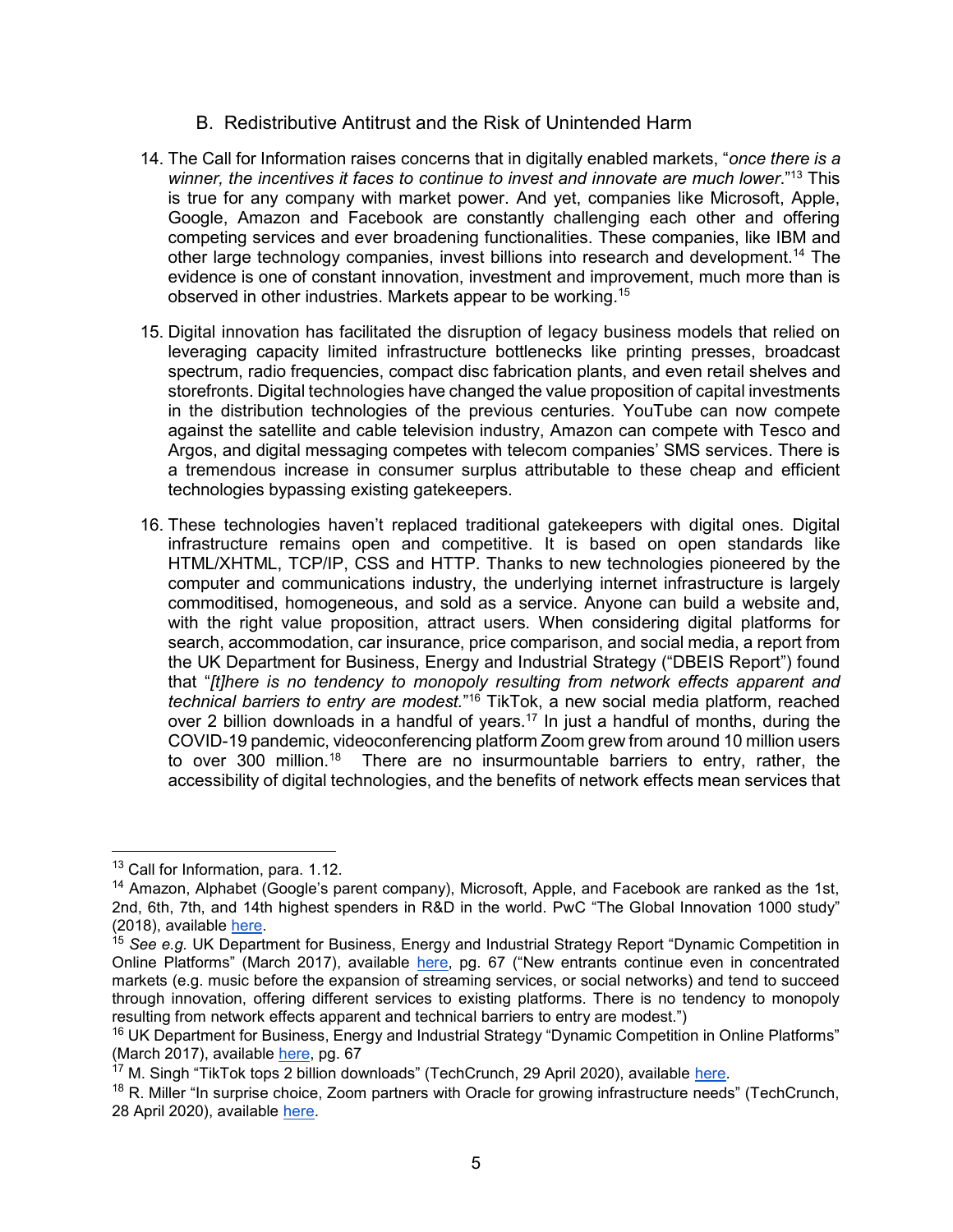users value are able to grow exponentially. If markets weren't working, this wouldn't be possible.

- 17. Instead of grappling with these market realities, the CMA reframes pro-competitive benefits as competition concerns. The Report suggests that network effects and economies of scale, and the value of ecosystems and vertical integration, "*provide an unassailable incumbency advantage*" that must be torn down.<sup>19</sup> But these incumbency advantages derive from the tremendous investments made by digital technology companies, and the massive consumer welfare benefits they have generated. For example, the Report claims that Google possesses a data advantage, which it argues comes in part through its development of the Chrome browser and the Android operating system.<sup>20</sup> Both these products generate massive consumer welfare benefits, they are supplied to users for free, stimulate competition for advertising services, and have facilitated the creation of ecosystems through which numerous companies benefit (e.g. suppliers of apps, and browser extensions). Similarly, the Report accepts that Facebook is "*a valuable portal through which advertisers can access a large number of users, with [over one million] UK advertisers using the platform in 2019*<sup>", 21</sup> but somehow fails to appreciate the tremendous investment, and continuous innovation, required to generate that value.
- 18. The traditional competition framework teaches that consumers benefit when firms use their existing expertise to offer new products and services.<sup>22</sup> Vertical integration eliminates significant costs like double-marginalisation and vertical hold-up. It replaces them with efficiencies of scale and of scope, lower transaction costs and easier integration. Many proponents of increased intervention ignore these long observed, verifiable, and quantifiable benefits. Instead, they increasingly describe these efficiencies as entry barriers to be overcome by government intervention.
- 19. The Report appears to take a similar approach. Ignoring the competitive incentives that drove the tremendous consumer surplus generating investments of large digital platforms, the Report advocates for a "*'pro-competition' regulatory regime*" that would support competitors by "*tackling sources of market power*" and introducing new obligations on large companies for the purpose of "*overcoming barriers to entry*".<sup>23</sup> These new obligations

 $19$  Report, paras. 21-22.

<sup>20</sup> *Ibid.*, para. 7.61 ("Google has developed unrivalled access to data through its operation of the largest browser (Chrome) and the Android mobile operating system."); *Ibid.*, para. 2.7. ("consumers place great financial value on a range of online services, with values of multiple thousands of dollars being assigned to search engines and digital maps.")

<sup>21</sup> *Ibid.*, para. 7.63.

<sup>&</sup>lt;sup>22</sup> See e.g. F. LaFontaine et al. "Vertical Integration and Firm Boundaries: The Evidence" (45 J. Econ. Lit., 2007), available [here,](https://www.researchgate.net/publication/4981492_Vertical_Integration_and_Firm_Boundaries_The_Evidence) pg. 629; J. Cooper et al. "Vertical Antitrust Policy as a Problem of Inference" (23 Int'l J. Indus. Org., 2005) available [here,](https://www.ftc.gov/public-statements/2005/02/vertical-antitrust-policy-problem-inference) pg. 639; O. Williamson "Transaction-Cost Economics: The Governance of Contractual Relations" (22 J. L. & Econ., 1979), available [here,](https://www.jstor.org/stable/725118?seq=1#metadata_info_tab_contents) pg. 233; B. Klein et al. "Vertical Integration, Appropriable Rents, and the Competitive Contracting Process" (21 J. L. & Econ., 1978), available [here,](https://www.researchgate.net/publication/24100505_Vertical_Integration_Appropriable_Rents_and_the_Competitive_Contracting_Process) pg. 297; R. H. Coase "The Nature of the Firm" (4 Econometric, 1937), available [here,](https://onlinelibrary.wiley.com/doi/full/10.1111/j.1468-0335.1937.tb00002.x) pg. 386.

<sup>&</sup>lt;sup>23</sup> *Ibid.*, para. 70 ("This would be a 'pro-competition' regulatory regime, in that its objectives would be to encourage competition by overcoming barriers to entry and expansion, thus tackling sources of market power and promoting innovation.") The Report expresses a concern for "competition" not the competitive process. *Ibid.*, para. 72 ("we have concluded that the CMA's current tools, which allow us to enforce against individual practices and concerns, are not sufficient to protect competition.")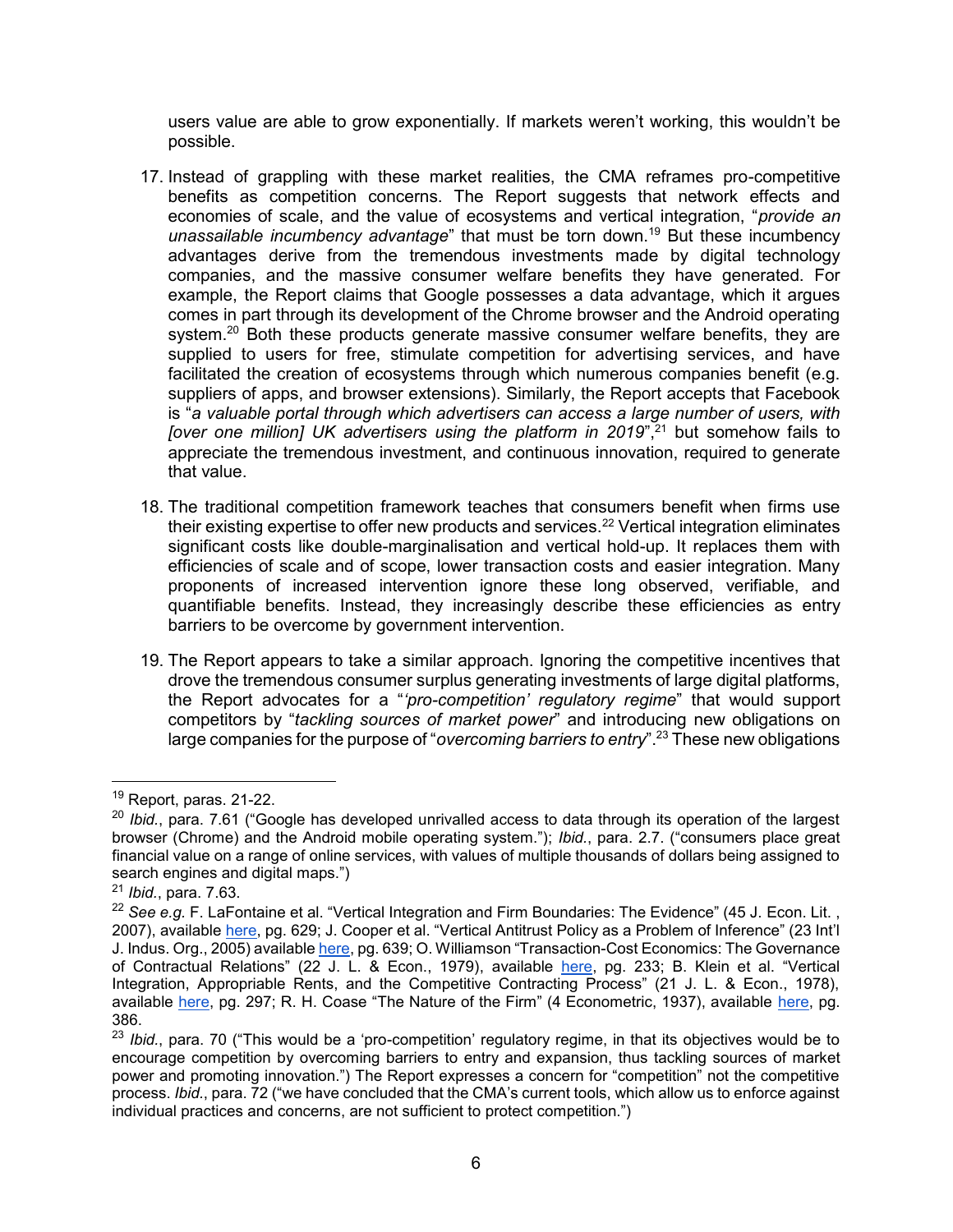include not only requirements to grant competitors access to existing company assets, $24$ but also to develop new technologies and assets specifically for the benefit of competitors.<sup>25</sup> In its earlier submissions, $26$  CCIA warned that such a redistributive antitrust policy risks significant costs to investment, innovation, and consumer welfare in the UK.

- 20. CCIA is concerned that the DMT may also be headed in the direction of a redistributive antitrust policy. In its attempt to "*build on the case for a pro-competitive code of conduct*",<sup>27</sup> the Call for Information does not limit itself to asking about new approaches to the anticompetitive exercise of market power. It asks, "*[w]hat remedies are required to address the sources of market power*"?<sup>28</sup> Even worse, the Call for Information suggests imposing additional positive obligations on large companies to actively subsidise and support their competitors.<sup>29</sup>
- 21. This fundamentally begs the question of what should be the objective of competition policy. According to the Courts, it has always been about protecting competition on the merits, not protecting competitors. As Philip Marsden, Member of the Furman Inquiry Panel, has recognised: "*[a]ntitrust after all is law enforcement. It concerns conduct, not structure, and involves specific and serious allegations about likely or actual harm to competition. Alleging bigness doesn't cut it nor should it. What matters is deeds not size*".<sup>30</sup> But the Call for Information suggests a redistributive antitrust policy that would make successful companies hand over to competitors the fruits of their investments, absent proof of anticompetitive conduct. CCIA cautions against such an approach. UK competition policy should continue to preserve market incentives to innovate, invest, and vigorously compete on the merits. It should continue to encourage firms to grow, and even very large companies should be allowed to compete on the merits so that consumers can benefit from that competition.
- 22. This traditional competition policy will make legacy incumbents nervous. But the existing competition framework is designed to make incumbents nervous when they fail to invest in new technologies. Instead of calling for regulatory intervention, they should shift away from obsolete distribution models and meet evolving consumer expectations. Enforcers who focus on protecting defunct business models and the market power of legacy incumbents risk distorting competition and causing unintended harm.

<sup>24</sup> *Ibid.* para. 90 ("the DMU [Digital Markets Unit] should have the power to require Google to provide click and query data to third-party search engines to allow them to improve their search algorithms").

<sup>&</sup>lt;sup>25</sup> The Report not only recommends imposing such obligations and associated costs on large platforms, it acknowledges that they are high enough to be prohibitive for smaller players. Report, para. 8.80 ("In relation to the Fairness by Design duty, the initial development and application of changes to platforms' choice architecture will involve some costs. Imposing such developmental costs on new platforms could hinder the entry or expansion of much smaller platforms which may act as a competitive constraint on platforms with SMS. We consider the impact of the duty will be manageable for larger and well established platforms which already carry out some testing and trialling.")

<sup>26</sup> *See above*, fn. 4.

<sup>27</sup> Call for Information, para. 2.19.

<sup>&</sup>lt;sup>28</sup> Call for Information, pg. 26, question 9.

 $^{29}$  Call for Information, para. 2.31 ("the Taskforce will consider whether there should be additional powers to … help entrants seeking to develop new and innovative businesses to either compete with or complement the services provided by these firms.")

<sup>&</sup>lt;sup>30</sup> P. Marsden "Who should trust-bust? Hippocrates, Not Hipsters" (CPI, 18 April 2019), available [here.](https://www.competitionpolicyinternational.com/who-should-trust-bust-hippocrates-not-hipsters/)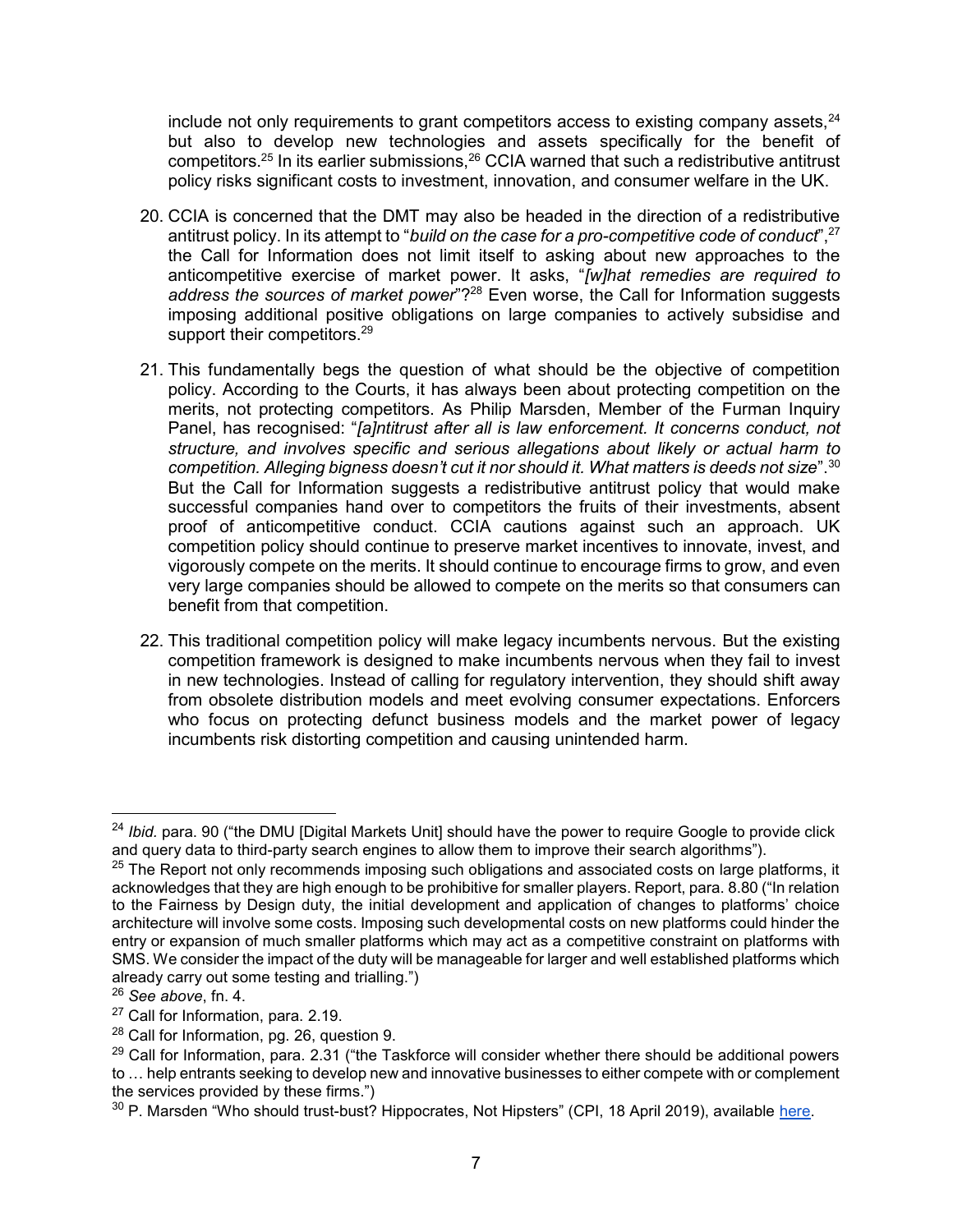#### C. Evidence Based Decision Making

- 23. As recognised by FTC Commissioner C. S. Wilson "*[a]s antitrust regulators, when we encounter new products that are changing the landscape, we must resist the temptation to declare a state of crisis, to heed the populist clamoring to act first and ask questions later. In today's dynamic markets, abandoning our antitrust principles can cause real harm*".<sup>31</sup>
- 24. Competition lawyers, economists, and judges have decades of experience determining whether conduct benefits consumers or users of one side or another of the multi-sided and interconnected ecosystem in which technology firms operate. It is understood that product design changes can promote inter-brand competition, or intra-brand competition, and thus constitute competition on the merits. Such design changes may also be necessary to address legitimate safety or privacy concerns. But design changes that anticompetitively foreclose competitors are illegal. Drawing the line and distinguishing between anticompetitive and permissible product design changes is a difficult process and should be done with care to avoid chilling ostensibly legitimate business decisions. Empowering a regulator to prohibit large swaths of potentially pro-competitive conduct, *ex-ante* on the basis of the size of the company or a "balance of harms" approach risks significant unintended consequences. Competition authorities and Courts have long recognised the heightened risk of such market distorting harms when competition authorities use their powers to act as market regulators.<sup>32</sup> These concerns have traditionally arisen in cases of excessive pricing, where competition authorities have been "*rightly, wary of casting themselves in the role of price regulators*".<sup>33</sup> Unfortunately, the Report recommendations abandon such a cautious approach, and go even further, envisaging a "Digital Markets Unit" taking on the role of product design decision maker.<sup>34</sup>This only increases the risks of unforeseen consequences.

<sup>&</sup>lt;sup>31</sup> FTC Commissioner C. S. Wilson "Remarks at UIC John Marshall Law School Center for Intellectual Property, Information and Privacy Law" (13 March 2020), available [here,](https://www.ftc.gov/public-statements/2020/03/global-innovation-local-regulation-navigating-competition-rules-digital) pg. 15., C.S. Wilson, "Address at the British Institute of International and Comparative Law" (28 June 2019), available [here,](https://www.ftc.gov/system/files/documents/public_statements/1531816/wilson_remarks_biicl_6-28-19.pdf) pg. 4, G. Tullock "The Welfare Costs of Tariffs, Monopolies, and Theft" (5 W. Econ. J., 1967), available [here,](https://onlinelibrary.wiley.com/doi/abs/10.1111/j.1465-7295.1967.tb01923.x) pg. 224, W. Kip Viscusi et al. "Economics of Regulation and Antitrust" (4th ed., 2005), pg. 382.

<sup>32</sup> Court of Appeal Case No: C3/2018/1847 & 1874 *CMA v. Flynn Pharma Ltd.* (10 March 2020), available [here,](https://www.monckton.com/wp-content/uploads/2020/03/MPB-JB-CMA-v-Flynn-Pharma-Ltd-and-Ors.pdf) para. 104 ("In the absence of entry barriers regulatory intervention can risk prolonging a monopoly situation by blocking efficient signals which would otherwise promote market entry. A belief in market forces "*…is often bolstered by the (perceived high) likelihood of regulatory failure, a risk which is compounded in the case of price regulation*". The investigation of ex post cases of alleged excessive pricing faces significant difficulties in terms of data availability and analysis, identifying appropriate assessment standards, and of designing and implementing suitable remedies: "*This has led some to consider that the identification of excessive prices is a 'daunting, if not, impossible task'… The issues are still more extreme when trying to set clear rules that allow for ex ante compliance with excessive pricing rules. The key problem here is that it is not clear what the appropriate benchmark should be.*"), citing OECD "Excessive Prices in Pharmaceutical Markets" (3 October 2018), available [here.](https://one.oecd.org/document/DAF/COMP(2018)12/en/pdf)

<sup>33</sup> Competition Appeal Tribunal Case Nos: 1275-1276/1/12/17 *Flynn Pharma Ltd.* (7 June 2018), available [here,](https://www.catribunal.org.uk/sites/default/files/2018-08/1275-1276_Flynn_Judgment_CAT_11_070618.pdf) para. 3 ("Cases of pure unfair pricing are rare in competition law. Authorities find them difficult to bring and are, rightly, wary of casting themselves in the role of price regulators.")

<sup>&</sup>lt;sup>34</sup> See e.a. Report, para. 8.31 ("we are confident that there is a variety of incremental reforms that would produce better outcomes than the status quo without entailing major costs (eg a requirement for choice screens on mobile devices with a design driven by the DMU [Digital Markets Unit])."); *Ibid.*, para. 8.122 ("In particular, the DMU would have discretion over how and when to use the choice requirement powers and how to design the requirement.")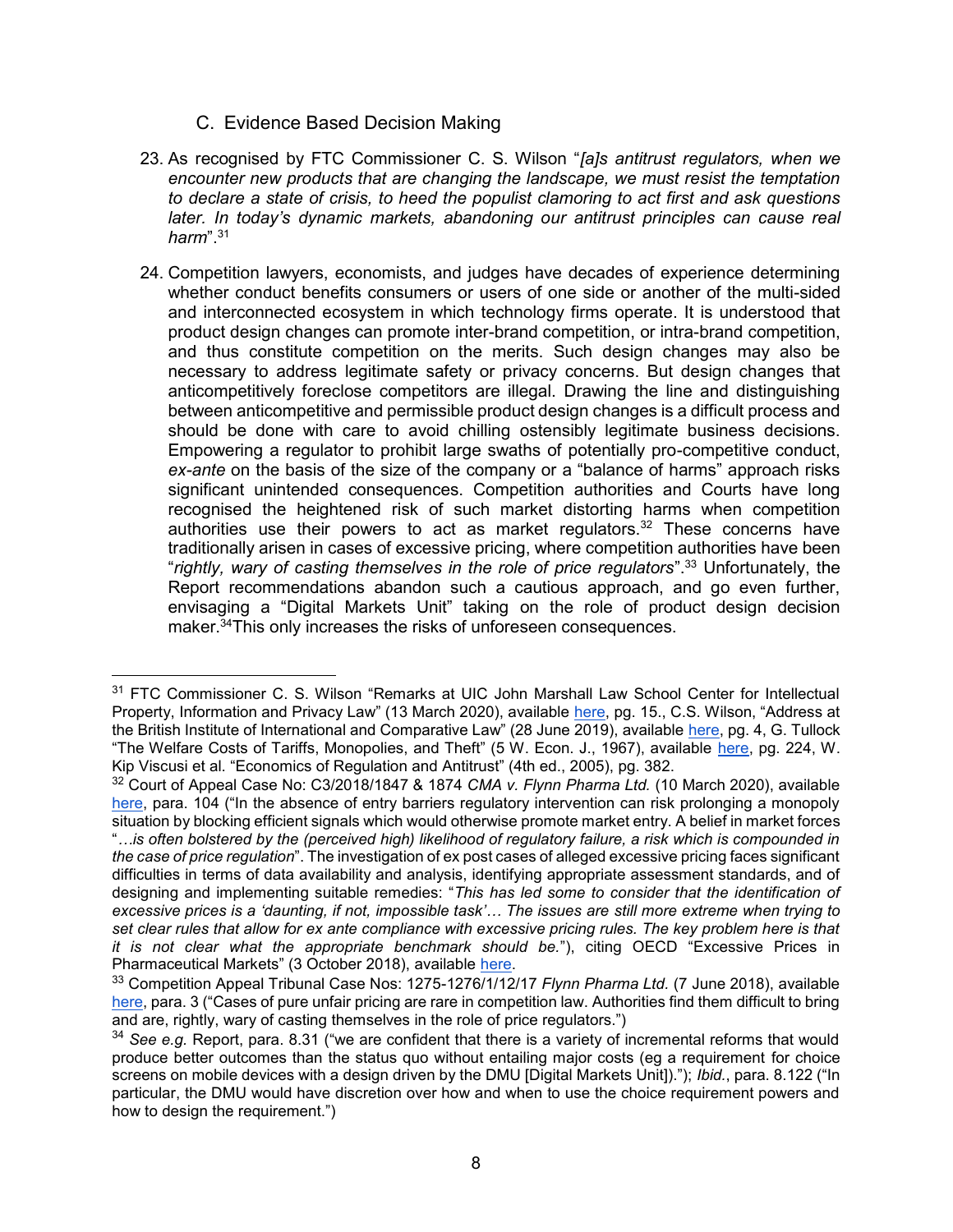- 25. Policy makers may not be happy at the economies of scale that large US technology companies enjoy, they may wish to protect British companies from the aggressive competition of larger rivals. But that would take away the incentive for these smaller companies to compete.<sup>35</sup> Absent evidence of harmful conduct, intervention risks imposing on private companies the burden of protecting and subsidising less efficient rivals. Such burdens have costs, and encouraging such a system risks depriving us of product innovation, driving away investment, and making it harder for British companies to do business abroad. Ultimately it will be the UK citizen who suffers.
	- D. Transparent Approach to Non-Competition Concerns
- 26. A redistributive antitrust policy would be harmful, but at least it would be subject to challenge on its own terms. It would have to succeed on its own merits, and eventually, proof of its harmful consequences would lead to its reversal. However, the pursuit of noncompetition concerns under the guise of competition could be even more harmful. CCIA is concerned that the CMA's Report resolves conflicts between competition policy objectives, and non-competition goals, by making certain assumptions about competitive dynamics without sufficient proof. In particular, it appears to do this in order to justify interventions that are primarily designed to advance consumer protection,  $36$  privacy,  $37$  and industrial policy objectives.<sup>38</sup> This approach to resolving policy conflict, ignores the tradeoffs inherent to the proposed interventions, and would be likely to have unintended repercussions if implemented.
- 27. For example, concerns arise with regard to the Report's assessment of search default payments.<sup>39</sup> The Report assumes that Google's increased access to search data gives it market power which results in increased advertising costs, which are then passed on and result in increased prices to consumers. The Report thereby justifies its recommendation to prohibit payments for default search status in browsers, and require search engine choice-screens for browsers. It claims that this would reduce Google's market power and thus indirectly lead to lower prices for consumers. However, the Report does not attempt to measure the direct costs of such prohibitions and obligations, in particular the lost savings that mobile device OEMs pass on to consumers as a result of not having to pay for Android OS, and the value of the direct payments that OEMs receive from search

<sup>35</sup> P. Marsden "Who should trust-bust? Hippocrates, Not Hipsters" (CPI, 18 April 2019), available [here](https://www.competitionpolicyinternational.com/who-should-trust-bust-hippocrates-not-hipsters/) ("Isn't it dangerous to protect and thus foster inert, unengaged consumers? Isn't it preferable to find ways to motivate them to be more active and engaged, to lean in more, and contribute to the competitive dynamic?") <sup>36</sup> *See e.g.* Report, para. 4.126 ("overall, we consider that platforms could do more to enable effective consumer engagement"); Report, para. 4.176 ("We consider that, overall, the choice architectures adopted

by the platforms we have addressed in this market study can have the effect of restricting active, informed engagement to levels below what we would expect given the evidence that consumers value having control").

<sup>37</sup> *See e.g.* Report, para. 6.32 ("in a more competitive market, we would expect platforms to innovate and develop new ways to deliver advertising that meets the targeting needs of advertisers using less consumer data").

<sup>38</sup> *See e.g.* Report, para. 6.42 ("Greater competition to Google and Facebook can as a result be expected to improve the quality and accuracy of journalism."); *Ibid.*, para. 6.51 ("we expect that improving the bargaining power of online news publishers will improve the health and sustainability of journalism").

 $39$  Report, para. 3.128. See Report, Appendix V, available [here,](https://assets.publishing.service.gov.uk/media/5efc410fd3bf7f76928785c8/Appendix_V_-_assessment_of_pro-competition_interventions_in_general_search.pdf) paras. 6-86.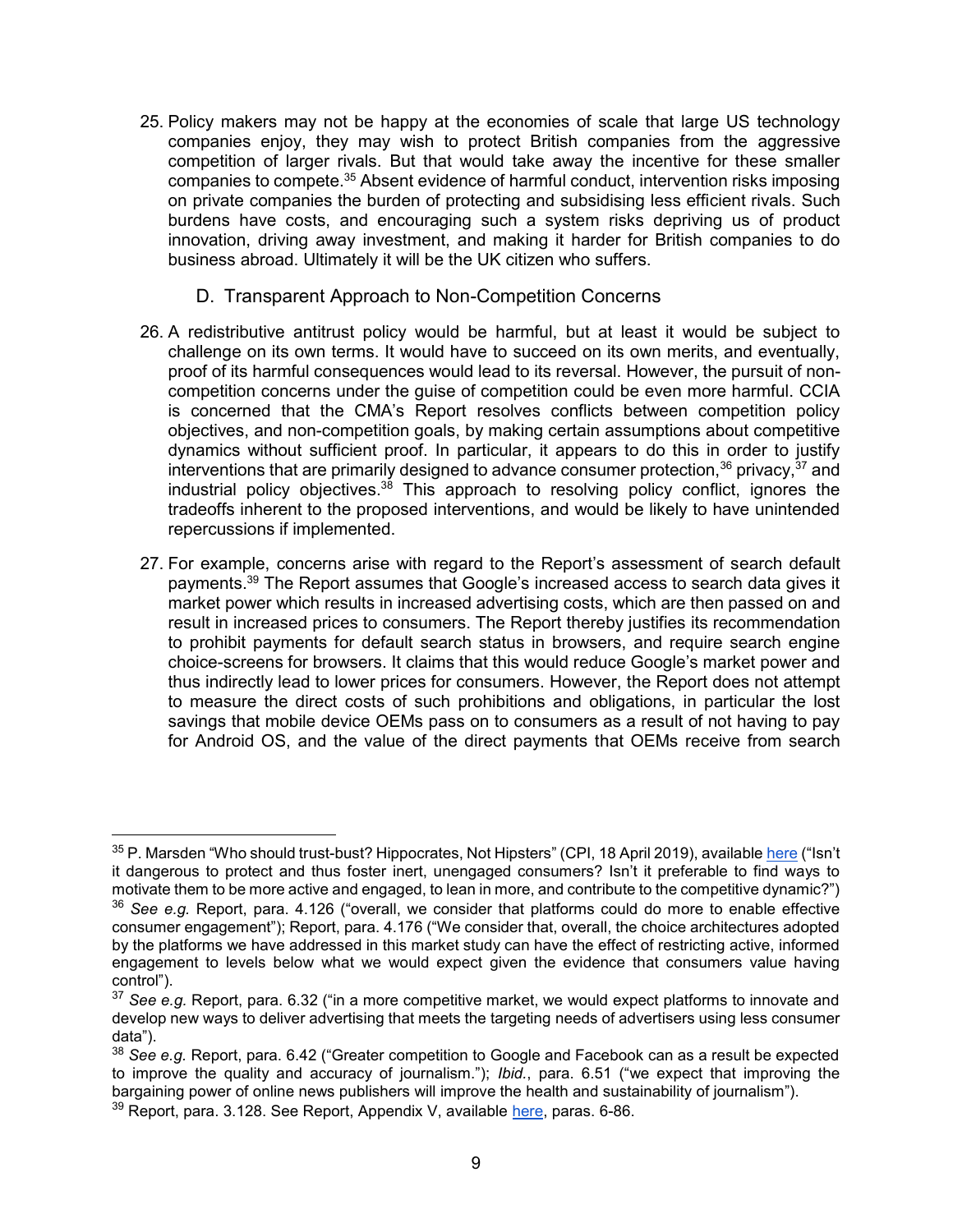engines for default placement on their devices.<sup>40</sup> While the Report's intention appears to be to facilitate greater consumer engagement and empowerment (if not assist Google's search competitors), its proposals would likely lead to increased device costs, and a lower quality user experience.<sup>41</sup> The Report does not explain how it balances these competing objectives, leaving it for the DMT.<sup>42</sup>

- 28. Similar concerns arise with regard to proposals to increase consumer choice and control over the use of data for personalised advertising. The Report accepts that this is primarily a consumer harm issue, and that there are "*potential costs of such an intervention to consumers, advertisers and the platforms themselves*."<sup>43</sup> It does not, however, attempt to account for these costs, or propose a way of balancing the trade-off between competition and consumer protection. This is particularly relevant where such interventions are likely to mean increased costs for advertisers, and disproportionately SME advertisers.<sup>44</sup> CCIA submits that the DMT should be transparent about how it intends to assess such tradeoffs, in advance, so that they may be properly challenged and problematic assumptions rebutted. CCIA submits that, in line with OECD advice, priority should be given to traditional competition policy objectives.<sup>45</sup>
- 29. As indicated above, not only would such interventions be actively detrimental to the pursuit of economic efficiency, but pursuing them under the guise of competition policy risks significant negative externalities. Other jurisdictions look to the CMA as an exemplar of

<sup>40</sup> *See e.g.* Report, para. 3.128 ("However, any consumer benefits that default payments create in browser and device markets are likely to be outweighed by the costs that default payments create for consumers due to weaker competition in search.")

<sup>&</sup>lt;sup>41</sup> There is evidence that users and OEMs choose Google search because it is better. Mozilla chose to end Yahoo!'s default placement and make Google the default in Firefox again in order to do "what's best for our brand, our effort to provide quality web search, and the broader content experience for our users". F. Lardinois "Mozilla terminates its deal with Yahoo and makes Google the default in Firefox again" (14 November 2017) available [here.](https://techcrunch.com/2017/11/14/mozilla-terminates-its-deal-with-yahoo-and-makes-google-the-default-in-firefox-again/) The same views were expressed in the context of the CMA's market study. *See* Report, Appendix V, para. 15 ("Apple expressed strong opposition ... noting that its current choice of Google as the default search engine on Safari is, at least in part, based on creating a superior 'out of the box' experience for Apple users. [Android OEM] submitted that an intervention could limit its ability and discretion to design and make its own products to provide the best possible user experiences."); Report, para. 3.35 ("the evidence that we reviewed suggested that Google's search results are generally perceived to be of higher quality than those of Bing.")

 $42$  Report, para. 8.30 ("Given the substantial benefits and costs involved in some of the interventions, including the restriction of monetisation, they would need to be carefully assessed and designed before implementation.")

<sup>43</sup> Report, para. 8.112.

<sup>44</sup> See below, para. 49.

<sup>45</sup> *See e.g.* OECD, "Competition and Efficiency as Organising Principles for All Economic and Regulatory Policymaking" (2003), available [here,](https://www.oecd.org/daf/competition/prosecutionandlawenforcement/2490195.pdf) para. 19 ("By giving predominance to competition and efficiency, the OECD and PECC approaches provide a framework for resolving policy conflict with non-efficiency goals in, or underlying, existing or proposed regulations. In the OECD approach, this predominance is achieved by reforming economic regulations in all sectors to stimulate competition and eliminate competition distorting impacts except where clear evidence demonstrates that they are the best way to serve broad public interests. In such cases, it is advocated that any required regulation be designed to promote efficiency. In the PECC and APEC approaches, this predominance is achieved by promoting competition and efficiency in cases of conflict with non-efficiency goals, except where application of this principle is simply not practicable or politically feasible, in which case the competition distorting impact of the regulations is minimised. Moreover in the latter circumstances, it is recommended that reasons for divergence from the principle of fully promoting competition and efficiency 'should be compelling and transparent'.")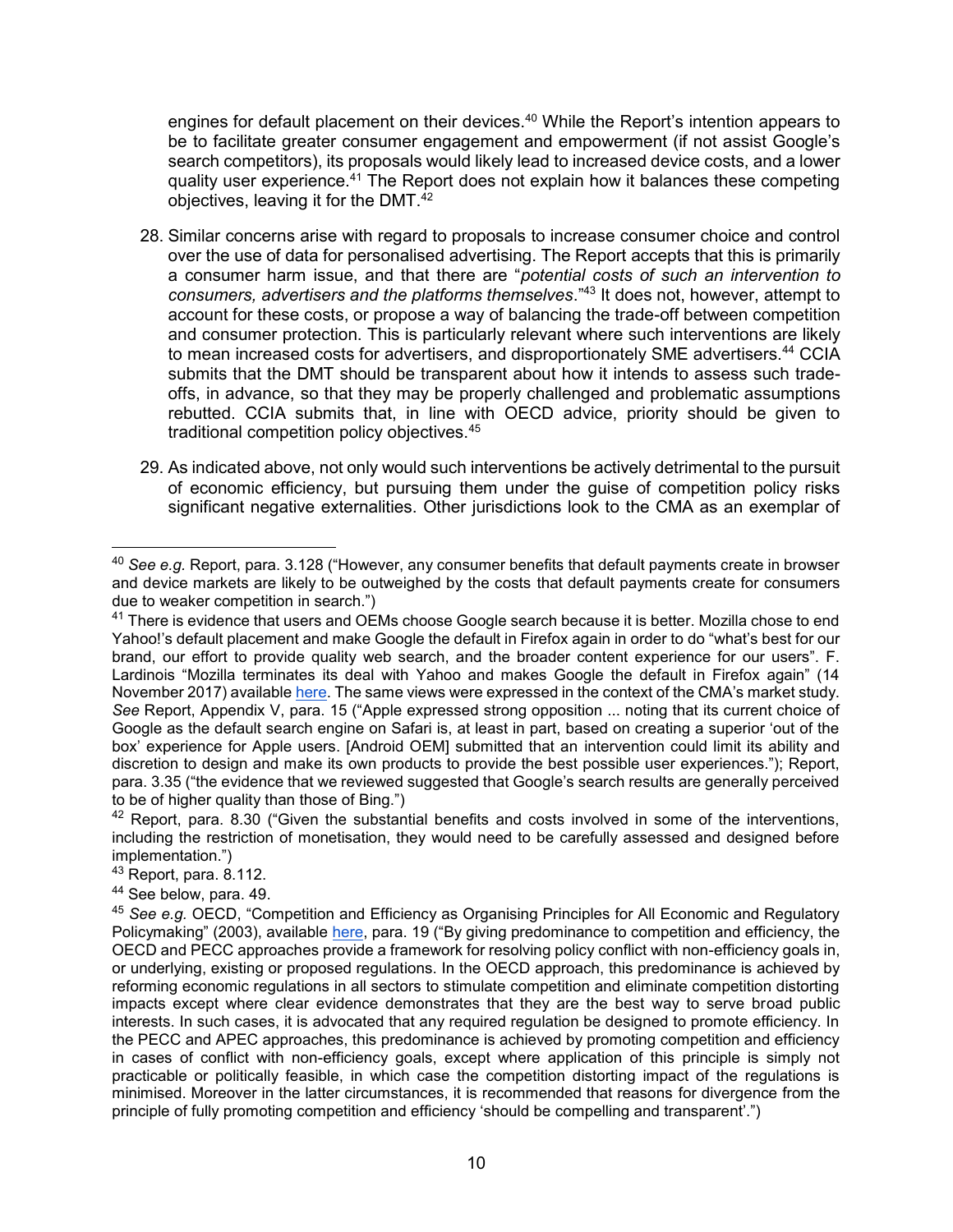objective, evidence-based, competition enforcement. Distorting competitive assessment to achieve alternate ends would open the door for other jurisdictions to follow suit, and to claim competition policy justification when their decisions to protect their consumers, privacy, or favoured industries, disproportionately impacts UK exporters of goods and services.

30. As a general rule, CCIA submits that non-competition policy objectives, particularly those that do not depend on market power, are best pursued by adopting horizontal, industrywide regulations that are equally regardless of company size.<sup>46</sup> Such legislation should preserve a level playing field and existing incentives to innovate and invest.

#### E. A Pro-Competitive Regulatory Framework

- 31. In line with the above view of the appropriate scope of competition policy objectives and intervention for non-competition concerns, the first priority for any new regulation should be to do no harm. The CMA itself has said that the impact of regulation on competition needs further research,<sup>47</sup> and that there are "*potentially large risks to competition that poorly designed regulation can raise*."<sup>48</sup> This is particularly important in the digital context because, as recognised by former Chief Executive of the CMA, Alex Chisholm, "*[l]eaving aside costs of compliance, protecting consumers by virtue of ex ante regulation is inherently difficult in digital markets where consumer preferences evolve fast and in a less predictable manner. It is important not to be overconfident in identifying the preferences of consumers and therefore specifying what is in their interest."*<sup>49</sup> That being said, CCIA offers the following observations on a potential pro-competitive regulatory framework.
- 32. CCIA broadly agrees that any new competition rules should be limited to undertakings with strategic market status ("SMS"), meaning those with "*a position of enduring market power over a strategic bottleneck or gateway market, where a firm controls others' market access and where there are many dependent users on either side.*" 50
- 33. With regards to strategic bottlenecks, gateways and enduring market power, the existing competition case-law on "essential facilities" is instructive, particularly where the DMT envisages the power to grant access remedies. Essential facilities case-law has developed a careful framework for assessment that balances the rights of property holders, incentives to innovate and invest, and broader interests in the competition process. It serves as an existing, internationally recognised framework with concepts familiar to competition enforcers. In this regard, with respect to "bottlenecks", it requires

<sup>46</sup> Recent examples include Germany's legislation mandating access to 'technical infrastructure' for mobile or internet-based payment service, without discriminating as between small and large infrastructure operators. See J. Franck and D. Linardatos, "Germany's 'Lex Apple Pay': Payment Services Regulation Overtakes Competition Enforcement" (Journal of Competition Law & Practice forthcoming, 1 June 2020), available [here.](https://ssrn.com/abstract=3634484)

<sup>&</sup>lt;sup>47</sup> CMA "Regulation and Competition. A Review of the Evidence" (January 2020), available [here,](https://assets.publishing.service.gov.uk/government/uploads/system/uploads/attachment_data/file/857024/Regulation_and_Competition_report_-_web_version.pdf) para. 7.27. <sup>48</sup> *Ibid.*, para. 7.2.

<sup>49</sup> Speech by A. Chisholm, former Chief Executive at the CMA at the Bundesnetzagentur conference in Bonn (27 October 2015), available [here.](https://www.gov.uk/government/speeches/alex-chisholm-speaks-about-online-platform-regulation)

<sup>&</sup>lt;sup>50</sup> Call for Information, para. 2.5, citing Digital Competition Expert Panel "Unlocking digital competition" (March 2019), available [here](https://assets.publishing.service.gov.uk/government/uploads/system/uploads/attachment_data/file/785547/unlocking_digital_competition_furman_review_web.pdf) ("Furman Report"), paras. paragraphs 2.10, 2.25-2.27 and 3.69. *See also* Furman Report, para. 2.116 ("This needs to be carefully designed to identify where companies operating platforms are in a position to exercise potentially enduring market power, **without granting an excessively broad scope and bringing within the bounds of regulation those companies who are effectively constrained by the competitive market.**") (emphasis added).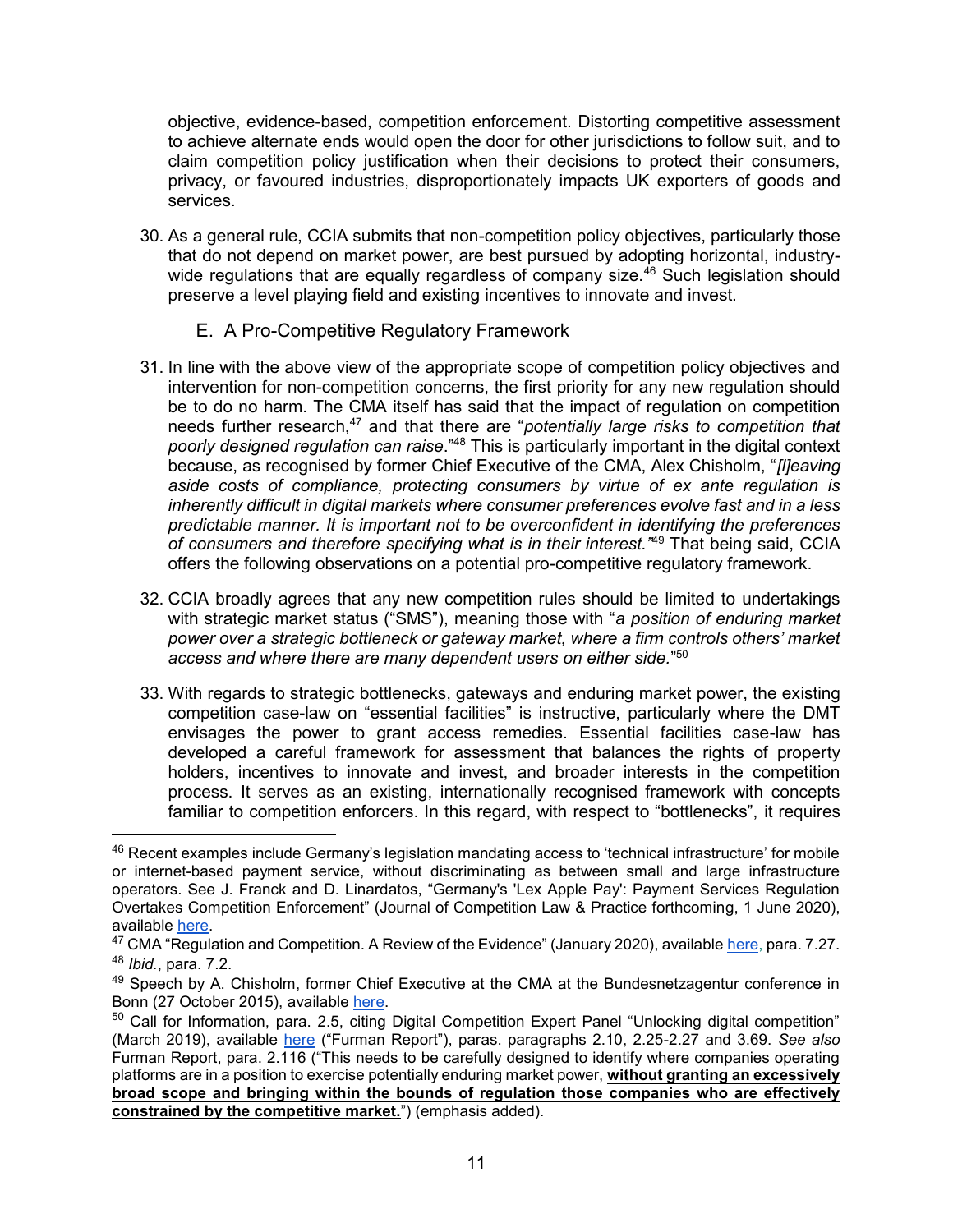not only evidencing market power, but also a demonstration of indispensability. According to the existing antitrust framework, indispensability means "*there is no actual or potential substitute on which competitors in the downstream market could rely*."<sup>51</sup> This finding is typically time-limited and can be revised, also at the request of the encumbered undertakings, as market circumstances develop.<sup>52</sup> This ensures that undertakings remain incentivised to develop, and invest in, their own products and services without fear that competitors will appropriate the value of these investments. Failure to meet these criteria would undermine the notion that "*the right to choose one's trading partners and freely to dispose of one's property are generally recognised principles ... in some cases with constitutional status. Incursions on those rights require careful justification*."<sup>53</sup> When mandating access to private resources, such an approach would protect against the DMT's interventions being used to (a) subsidise or protect incumbent industries suffering from their own unwillingness to adapt to technological disruption, or (b) give competitors a free ride on the pro-competitive investments of private companies.

- 34. CCIA also agrees with the CMA's acknowledgement that SMS designation "*would only*  have implications for the subset of a firm's activities directly linked to the source of the *SMS*".<sup>54</sup> Undertakings, even allegedly dominant ones, may engage in a wide range of conduct in markets where they do not have market power and where there is no likelihood of anticompetitive effect. In addition, when considering a firm's activities which are only indirectly linked to the source of the SMS (i.e. vertically related, complementary, or otherwise adjacent markets), interventions should be designed with integrative efficiencies and dynamic competition factors in mind.
- 35. It is widely recognised that vertical integration is generally pro-competitive.<sup>55</sup> The DMT should account for evidence of such efficiencies when designing rules that would prevent platforms from integrating new functionalities into their products or entering into adjacent markets via product integration. Most digital platforms consist of a wide variety of features and functionalities that compete on multiple dimensions to meet evolving consumer demands. Consider the wide range of features incorporated in an Apple phone, including a voice assistant (Siri), alarm, camera, and payment system (Apple Pay). These components are all fundamental aspects of the integrated phone and Apple iOS product, but could in theory be modularised. However, Apple's incorporation of a camera should not be considered as the cause of anticompetitive foreclosure for camera manufacturers. Similarly, in software, the addition of new features and functionalities in a general search engine should not be seen as anticompetitively foreclosing existing suppliers of similar

<sup>51</sup> *See* Case 7/97 *Oscar Bronner* [1998] ECR I-7791, available [here,](https://eur-lex.europa.eu/legal-content/EN/TXT/?uri=CELEX%3A61997CJ0007) paras 44-5; Communication from the Commission, "Guidance on the Commission's enforcement priorities in applying Article 82 of the EC Treaty to abusive exclusionary conduct by dominant undertakings" (2009), available [here,](https://eur-lex.europa.eu/legal-content/EN/TXT/PDF/?uri=CELEX:52009XC0224(01)&from=EN) para 83.

<sup>52</sup> For example, Ofcom's designation of "Significant Market Power" must be rerun with a market review every 3 years pursuant to Section 84A, Subsections 3 and 7 of the Communications Act 2003, available [here.](https://www.legislation.gov.uk/ukpga/2003/21/section/84A) CCIA agrees that a similar approach would be appropriate here. *See e.g.* Furman Report, para. 2.117 ("The 'significant market power' test in telecoms regulation provides a good starting point.")

<sup>&</sup>lt;sup>53</sup> Opinion of AG Jacobs in Case 7/97 *Oscar Bronner* [1998] ECR I-7791, available <u>here</u>, para. 56; Case *Purple Parking Ltd & Anor v Heathrow Airport* [2011] EWHC 987 (Ch), available [here,](https://www.casemine.com/judgement/uk/5a8ff7e160d03e7f57eb29a6) para. 76 ("The authorities show that a high test is required before [a refusal to deal] can be said to be wrongful. That high test is founded in policy reasons of not allowing proprietary rights (and the consequential freedom to decide who has access to those rights) to be easily overridden in favour of (inter alia) a competitor.") <sup>54</sup> Call for Information, para. 2.9.

<sup>55</sup> P. Colomo "Self-Preferencing: Yet Another Epithet in Need of Limiting Principles" (SSRN, 17 July 2020), available [here,](https://poseidon01.ssrn.com/delivery.php?ID=562116100073092027031095093078113005017000001037065088099114082029029000099103082023000001018010122038004025072106095025013011111020068012086000098115117004107093003020022042066070003079064110030074065018102113026115079123107117095119080072127066009072&EXT=pdf) pg. 14.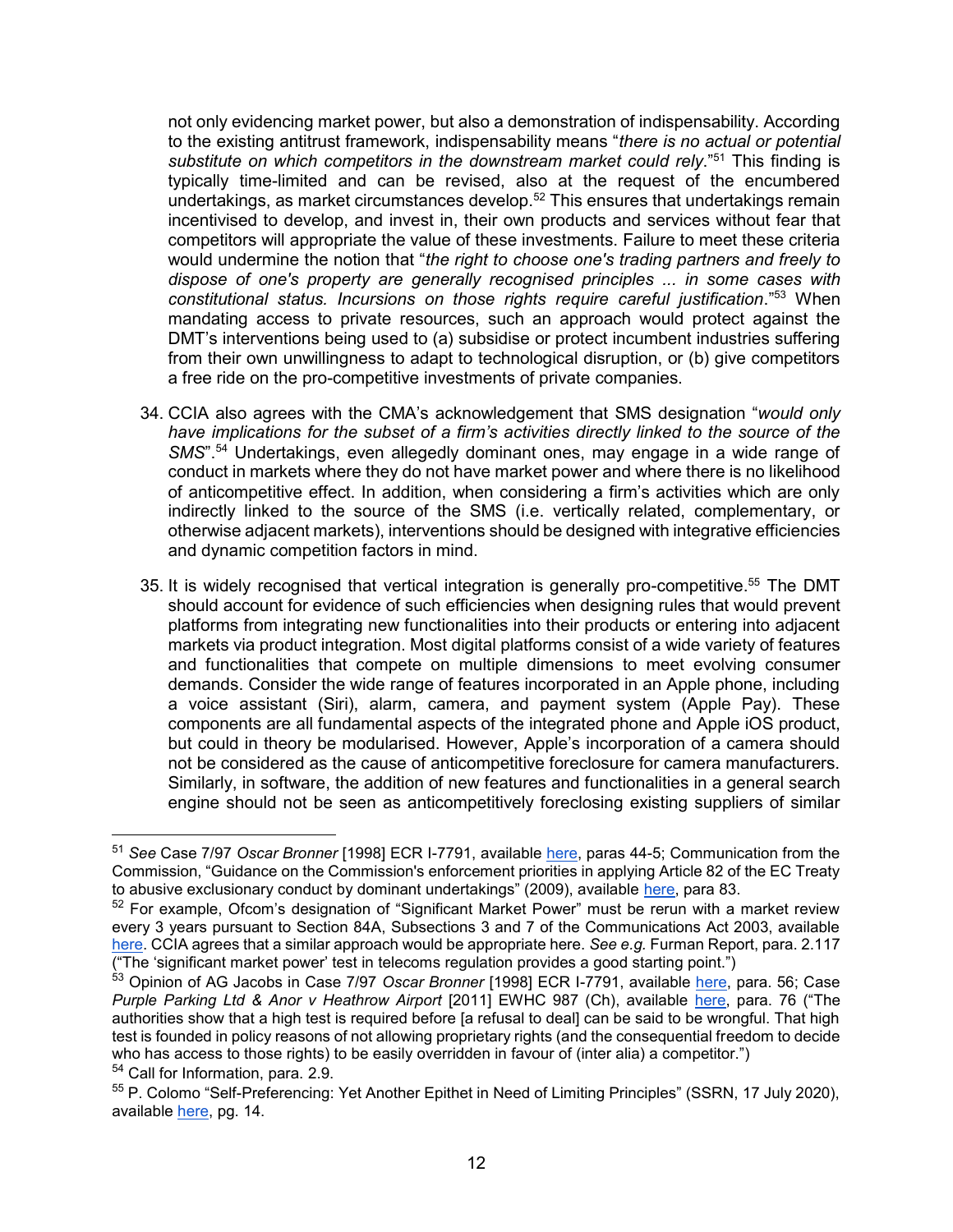services.<sup>56</sup> Such changes should only be considered anticompetitive where they constitute a degradation of the product or service. $57$ 

- 36. The DMT should ensure that its regulatory proposals concerning expansion and leveraging should be addressed only to conduct that is clearly evidenced to cause anticompetitive foreclosure. Economic studies have shown an overall pro-competitive effect of market entry in the platform context.<sup>58</sup> Conduct related to such entry should be treated as abusive only if there is concrete evidence of harm to competition, i.e. anticompetitive foreclosure from the relevant downstream market, as is the case with anticompetitive tying and exclusivity.
- 37. Restricting ostensibly pro-competitive conduct absent such concrete evidence of harm would limit competition in related markets, leading to significant detriment to consumer welfare, and contradicting the CMA's founding principle to "*make markets work well for consumers, business and the economy*".<sup>59</sup>

# **III. Insights on Digital Technologies and Market Dynamics**

- 38. There are strong reasons to believe that in markets characterised by the presence of digital platforms, false positives of anticompetitive harm (so-called Type I errors) are more costly than false negatives.<sup>60</sup> In order to maximise effectiveness and minimise the risk of unintended consequences, CCIA recommends that the DMT closely consider the following factors related to (a) multi-sided markets more generally, and (b) digital advertising in particular.
	- A. Assessment of Competitive Dynamics in Multi-sided Markets Characterised by Digital Platforms
- 39. **Platform operators must balance interactions between the various sides of their multi-sided business models.** Multi-sided businesses operate under complex economic dynamics as they must consider the effects of their pricing and output decisions on both sets of customers, as well as the interrelationship among the customers on each side of

<sup>56</sup> *Streetmap.EU Ltd v Google Inc. & Ors* [2016] EWHC 253 (Ch) (12 February 2016), available [here](http://www.bailii.org/ew/cases/EWHC/Ch/2016/253.html) (rejecting claims that Google's introduction of map thumbnails was anticompetitive as against online maps providers on the grounds that "*the whole thrust of Google's initiative was to improve its general search engine*", at para. 79).

<sup>&</sup>lt;sup>57</sup> In this case, product changes were described as "shams" in Decca's internal documents, and the goal of the changes was to foreclose rivals by unsettling interoperability and causing rivals' devices to malfunction. Commission Decision of 1 December 1988 (IV/30.979 and 31.394, *Decca Navigator System*), OJ [1989] L 43/27, available [here,](https://eur-lex.europa.eu/legal-content/EN/TXT/?uri=CELEX%3A31989D0113) paras. 27, 52.

<sup>58</sup> W. Wen, F. Zhu "Threat of Platform-Owner Entry and Complementor Responses: Evidence from the Mobile App Market" (Strategic Management Journal, 2019), available [here;](http://fengzhu.info/entry_threat.pdf) F. Zhu, Q. Liu "Competing with Complementors: An Empirical Look at Amazon.com" (Strategic Management Journal, 2018), available [here.](https://www.hbs.edu/faculty/Pages/item.aspx?num=54598)

<sup>&</sup>lt;sup>59</sup> CMA "New competition authority to make markets work well for consumers, business and the economy" (CMA press release, 1 April 2014), available [here.](https://www.gov.uk/government/news/new-competition-authority-to-make-markets-work-well-for-consumers-business-and-the-economy)

<sup>&</sup>lt;sup>60</sup> G. A. Manne, J.D. Wright "Innovation and the Limits of Antitrust" (George Mason Law & Economics Research Paper No. 09-54, 28 October 2009), available [here.](https://papers.ssrn.com/sol3/papers.cfm?abstract_id=1490849)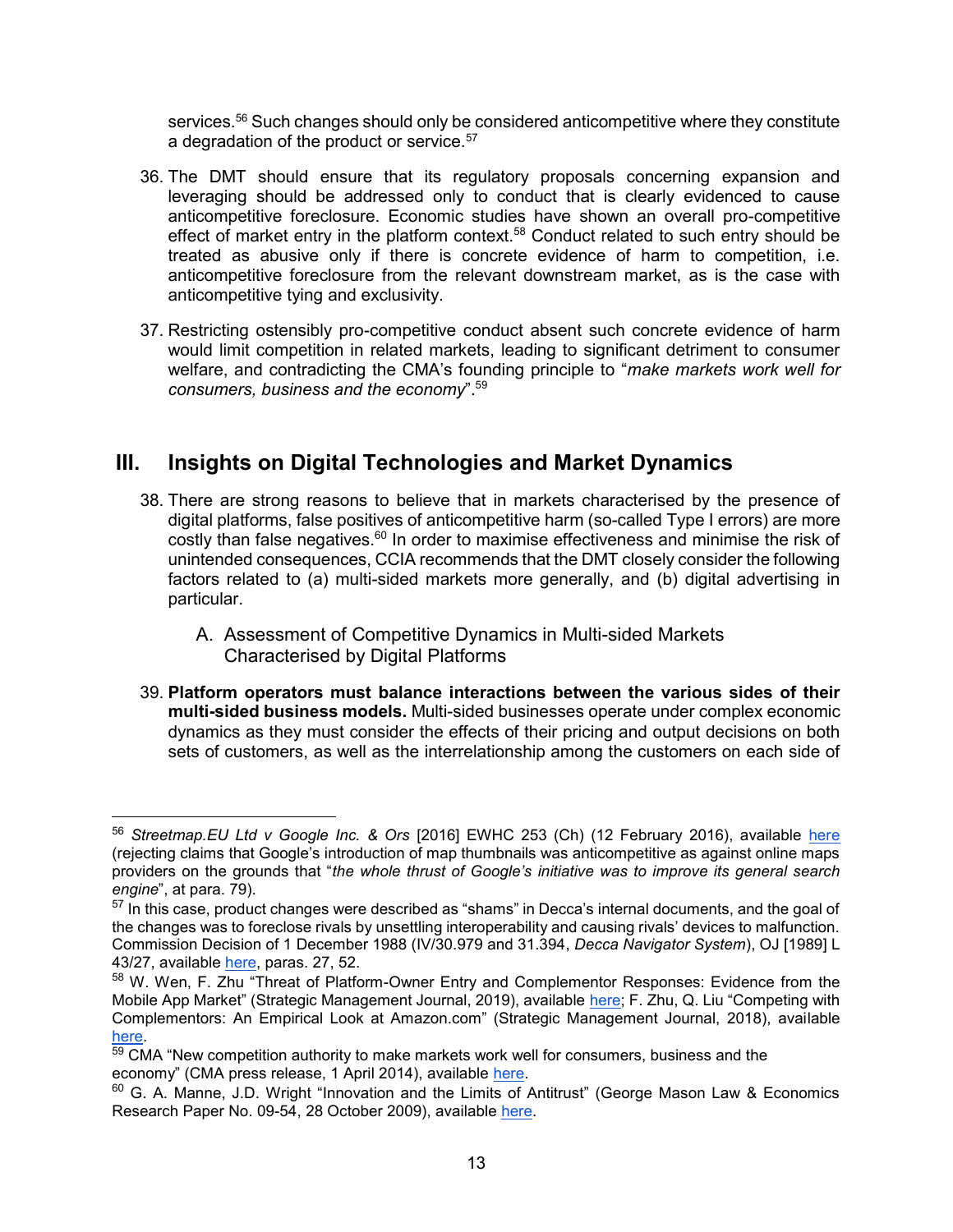their business.<sup>61</sup> One study of more than 250 platforms revealed that the single most important determinant of success was the correct balancing of the supply and demandsides of the platforms.<sup>62</sup> The right balance depends on a wide range of factors including competitive dynamics and constraints imposed by market participants outside the platform. The effect of any intervention will depend on the competitive dynamics of the wider market, and the particular products and services at issue. The difficulty that platform operators face in finding the right balance would be amplified by regulations that would impact this balancing exercise, and particular interventions may make certain platform business models uneconomical. For example, the DBEIS Report found that only 13% of Google's users would be willing to pay £5 a month to continue using Google search and 81% believed they would turn to a competitor if Google tried to charge even a small fee. $63$ Making platforms less economical would primarily benefit existing legacy incumbents, who have the resources to reach the market without use of the platform, at the expense of SMEs. Such interventions would strengthen the existing market power of legacy incumbents, to the detriment of competition overall.

40. **Distinguishing competitive advantages and barriers to entry.** The Report discusses several innovations and services as creating further barriers to entry.<sup>64</sup> However, barriers to entry are typically understood as specific features of the market, which give incumbent firms advantages over potential competitors, such as preferential access to inputs, economies of scale or strong network effects.<sup>65</sup> In contrast, innovative functionalities and features are typically considered as pro-competitive "competition on the merits". All companies, especially successful ones, seek competitive advantage. Seeking competitive advantage through competition on the merits should be encouraged, and pro-competitive justifications should be properly assessed, particularly where multi-sided business models are concerned. For example, the Report suggests that Google and Facebook tags are widely available on advertiser websites and that this constitutes a competitive advantage

<sup>63</sup> DBEIS Report, pg. 57.

<sup>61</sup> *See* Ohio v. American Express Co. et al., Docket No. No. 16-1454 (25 June 2018). CCIA filed an amicus brief in this case, showing how antitrust analysis must account for the complexity of multi-sided markets. Enforcers should pursue enforcement actions only with a sound understanding of the business models at issue. *See* Brief of CCIA as Amicus Curiae, Ohio v. American Express Co., et al., Docket No. 16-1454 (filed Jan. 23, 2018), available [here.](https://www.ccianet.org/wp-content/uploads/2018/01/16-1454-Ohio-v-AmEx.pdf)

<sup>62</sup> *See* D. Yoffie, et al. "A Study of More Than 250 Platforms Reveals Why Most Fail" (Harvard Business Review, 2019), available [here \(](https://hbr.org/2019/05/a-study-of-more-than-250-platforms-reveals-why-most-fail)"[a] platform often requires underwriting one side of the market to encourage the other side to participate. But knowing which side should get charged and which side should get subsidized may be the single most important strategic decision for any platform.")

<sup>64</sup> *See e.g.* Report, para. 21 (listing unequal access to user data, the value of ecosystems, and vertical integration as examples); Report para. 5.112 ("Even if Google's behaviour is justified by the need to prioritise the integration of innovations according to the scale of advertiser demand, in our view this would still contribute to the scale advantages Google benefits from in search."). In any case, high entry barriers are a characteristic common to several industries, their existence alone does not warrant intervention. The relevant question should be whether a competitor with a superior business model or product could contest an incumbent, and/or whether the threat of such entry is sufficient pressure to ensure efficient market outcomes.

 $65$  There are broadly four categories of barriers to entry and expansion: (1) "Absolute advantages for current market players—including: legal (...) and technical advantages; such as preferential access to essential facilities (...) or intellectual property rights", (2) "Intrinsic/structural advantages—arising from the technology, production (...) necessary to establish an effective presence in the market", (3) " Economies of scale which arise where average costs fall as the level of output rises", and (4) "Strategic advantages—which arise where incumbent firms have advantages • over new entrants because of their established position". OFT, "Merger Assessment Guidelines" (September 2010), available [here,](https://assets.publishing.service.gov.uk/government/uploads/system/uploads/attachment_data/file/284449/OFT1254.pdf) para. 5.8.5.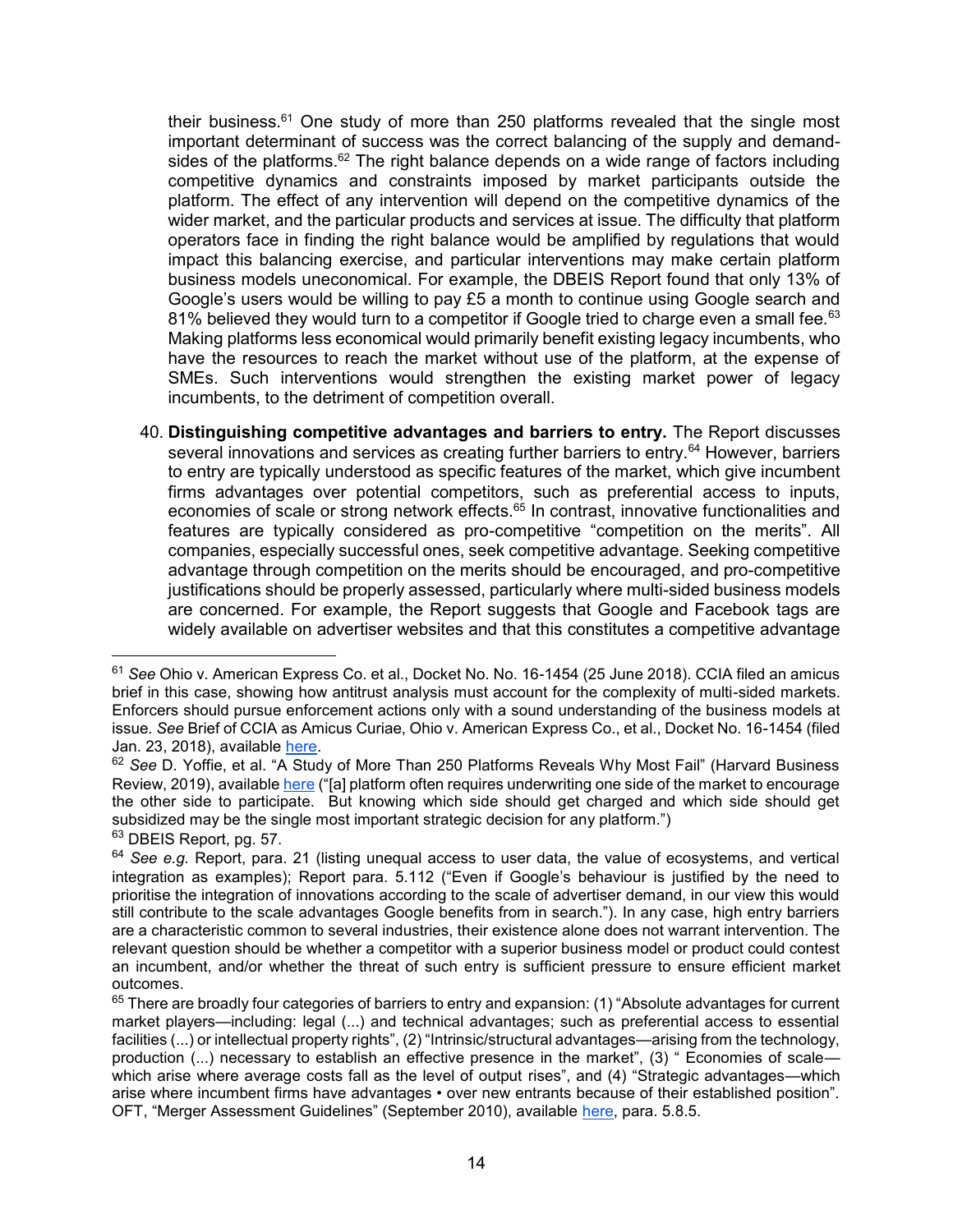and barrier to entry.<sup>66</sup> But the Report fails to consider that advertisers choose to put Google and Facebook tags on their websites to improve the quality of the advertising services they purchase from Facebook and Google (e.g. with audience matching). When looked at beyond the narrow perspective of the website user or competing media company, one can see that these tags serve a pro-competitive business purpose for advertisers who want to get users to return to their websites (e.g. to complete an aborted purchase). Similarly, the Report finds the existence of ecosystems as a barrier to entry,<sup>67</sup> failing to appreciate the benefit that users derive from a simple, accessible and functional solution to a wide range of needs.<sup>68</sup> Delivering value to users should be considered pro-competitive. Interventions that would treat such value-increasing pro-competitive conduct as anticompetitive are likely to reduce consumer welfare overall.

41. **Understanding the extent of supply-side substitutability in software markets.**  Supply-side substitution is an important element of market definition and the assessment of competitive constraints.<sup>69</sup> Supply-side substitution is particularly prevalent where products or services are software based. With software, it is comparably easy to add features or functionalities and compete with a wider range of substitutes. All this makes software-enabled markets particularly dynamic, $70$  and is the reason that famed Silicon Valley investor Marc Andreeseen has said that "software is eating the world".<sup>71</sup> Narrow market definitions that do not account for the ease with which software-based substitutes can emerge are prone to underappreciate competitive constraints. In this respect, and by way of example, the Report does not adequately account for supply-side substitutability between video and non-video display advertising.<sup>72</sup> CCIA submits that any

 $\overline{a}$ 

<sup>70</sup> *See* DBEIS Report, pg. 53 ("The extent to which new entrants not only enter the market but become among the largest players does seem distinctive. Other markets, e.g. trainers (see data above), cars, soft drinks, do not see this kind of regular change.")

 $71$  M. Andreessen "Why Software Is Eating the World" (August 2011), available [here](https://a16z.com/2011/08/20/why-software-is-eating-the-world/) ("software programming tools and Internet-based services make it easy to launch new global software-powered startups in many industries — without the need to invest in new infrastructure and train new employees.")

 $72$  While the Report has an entire Appendix N looking at the demand side of digital advertising, it fails to consider supply-side substitution with regards to video and non-video display advertising. *See* Report paras. 5.120-5.125. This is despite contemporary evidence, such as Instagram's seamless and rapid shift from displaying static images to video. Nevertheless, the Report's only discussion of supply-side substitution appears to be with regards to ad-load. Report, para. 5.129 ("Suppliers of display advertising also have flexibility in the extent to which they monetise consumer attention through the creation of advertising inventory. They have direct control over the quantity of advertising shown or ad load.") Given the dynamic nature of the markets and improving technology, including network speeds, much of adinventory could easily be switched from non-video to video and vice-versa. Indeed, the Interim Report noted that "there has been a **significant move** over the last three years towards video advertising". Interim Report, para. 5.111 (emphasis added). This suggests that switching on the supply-side is easy and increasing. CCIA noted this point in CCIA's Response to the Interim Repor[t, at para.](https://assets.publishing.service.gov.uk/media/5e8c8067d3bf7f1fb6491b12/200214_CCIA_Response_to_Interim_Report.pdf) 17. It is curious that rather than revising its assessment or better accounting for this evidence, the Report instead revises its

<sup>66</sup> Report, para. 45, 5.61.

<sup>67</sup> Report, para. 2.38.

 $68$  The Report does appear to acknowledge these benefits. Report, para. 57 ("Integration of a wide range of products and services can deliver efficiency savings and can also improve the consumer experience overall, by increasing the ease with which a range of different services are accessed.") However, it does not attempt to measure them. This unfortunate, particularly given that, in the digital environment "consumers have to deal with more information and face more decisions". Report, para. 4.170.

<sup>69</sup> *See* OFT, "Market definition" (2004), available [here,](https://assets.publishing.service.gov.uk/government/uploads/system/uploads/attachment_data/file/284423/oft403.pdf) para. 3.17, Commission notice, "on the definition of relevant market for the purposes Community competition law" (1997), available [here,](https://eur-lex.europa.eu/legal-content/EN/TXT/PDF/?uri=CELEX:31997Y1209(01)&from=EN) paras. 20-23, OFT, "Merger Assessment Guidelines" (September 2010), available [here,](https://assets.publishing.service.gov.uk/government/uploads/system/uploads/attachment_data/file/284449/OFT1254.pdf) paras. 5.2.17-5.2.19.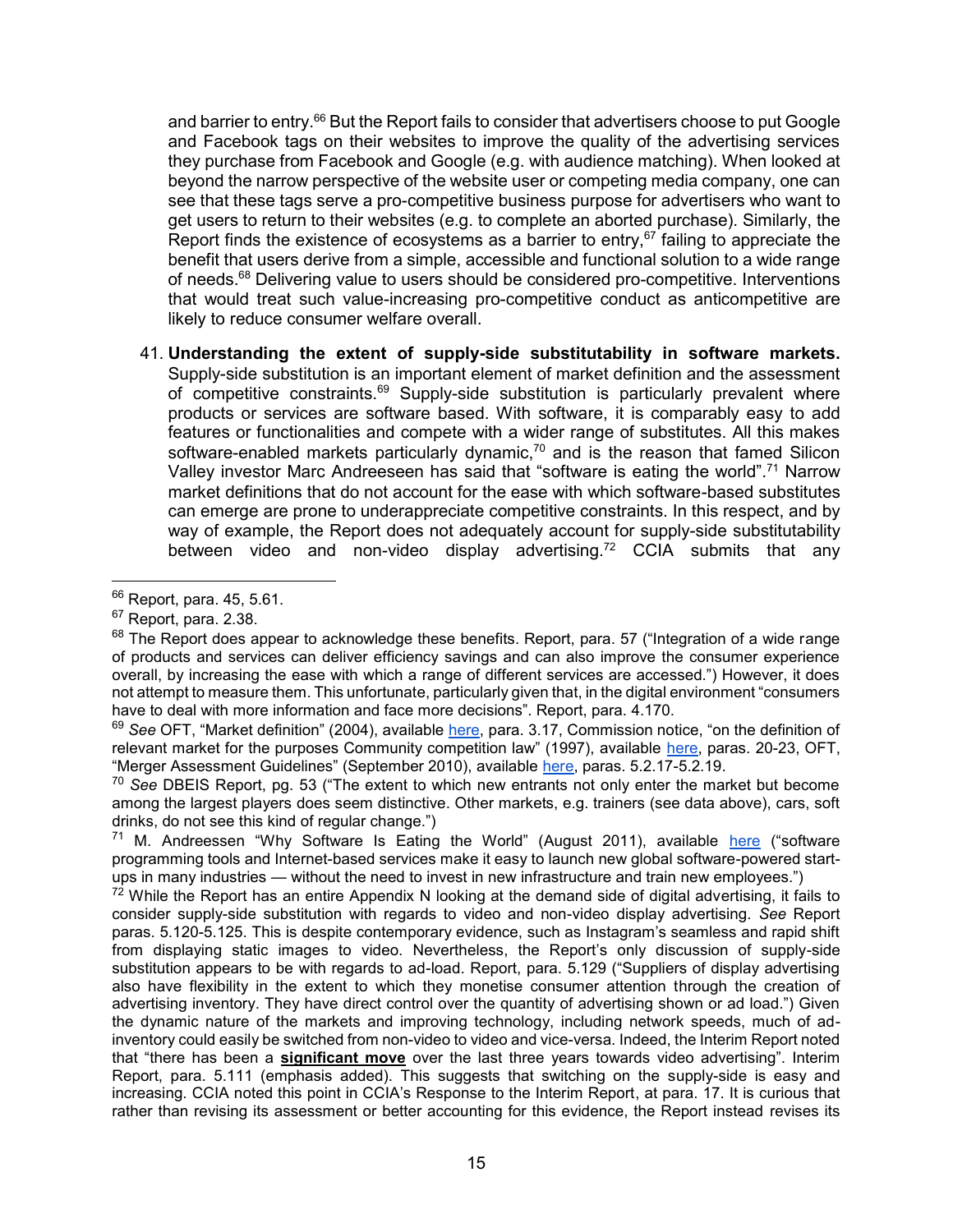recommendations from the DMT should closely consider the competitive constraint of supply-side substitution. For example, the Report on "Competition Policy for the Digital Era" ("Crémer Report"),<sup>73</sup> discusses as one possible solution to concerns around the efficacy of competition enforcement in the digital sector "*a broadening of the concept of potential competition to include all types of products and services that are, on the basis of their current functionalities, not yet close substitutes but could possibly expand in the future such as to become close competitors – e.g. because they serve similar user groups, the functionalities overlap and the markets are somewhat interlinked*".<sup>74</sup> Failure to account for these competitive constraints is likely to result in overstating market power and increased risk of Type I errors.

- 42. **Engaging in a nuanced case-by-case assessment of conduct and market dynamics.**  The Call for Information notes that it will seek inspiration from European proposals to regulate large technology companies.<sup>75</sup> However, various European proposals appear to suggest that certain pro-competitive conduct is *per se* problematic.<sup>76</sup> In accordance with existing CMA Guidance,<sup>77</sup> the DMT should avoid such presumptions.<sup>78</sup> In particular:
	- **"Tipping markets" are not problematic.** Many investments are made in startups on the basis that they can be recovered once sufficient scale is achieved. The characteristic of "tipping" is itself related to the increased value that users derive from the network effects. Where such characteristics are present, preventing tipping would mean worse outcomes for consumers. In this respect, CCIA agrees with the CMA that, with regard to tipping, "*pre-emptive action may be more likely to lead to unintended consequences and/or undue burdens on business*."<sup>79</sup>
	- **"Network effects" are not necessarily a barrier.** While network effects are often cited as problematic, a more nuanced assessment is needed. According to the DBEIS Report network effects can encourage dynamic competition because their

 $\overline{a}$ evaluation of the evidence, stating that "[o]ur analysis also shows that there has been a **small shift** over the last three years towards video advertising." Report, para 5.132 (emphasis added). Given improving technology including network speeds, much of ad-inventory could easily be switched from non-video to video and vice-versa.

<sup>&</sup>lt;sup>73</sup> J. Crémer, Y.-A. de Montjoye, H. Schweitzer "Competition Policy for the Digital Era" (2019), available <u>here</u>, ("Crémer Report").

<sup>&</sup>lt;sup>74</sup> Crémer Report, pg. 119.

<sup>&</sup>lt;sup>75</sup> Call for Information, para. 1.4 ("In developing its advice, the Taskforce will also pay close attention to proposals for the regulation of digital markets being developed in other jurisdictions, including the Digital Services Act proposals put forward by the European Commission.")

<sup>&</sup>lt;sup>76</sup> K. Hazemi-Jebelli "The New Antitrust Revolution" (CPI, 7 July 2020), available [here.](https://www.competitionpolicyinternational.com/the-new-antitrust-revolution/)

<sup>&</sup>lt;sup>77</sup> Office of Fair Trading "Abuse of a dominant position" (2004), available [here,](https://assets.publishing.service.gov.uk/government/uploads/system/uploads/attachment_data/file/284422/oft402.pdf) para. 5.2 ("In general, the OFT considers that the likely **effect** of a dominant undertaking's conduct on customers and on the process of competition is more important to the determination of an abuse than the specific **form** of the conduct in question.")

 $78$  For example, both the Report (para. 58) and the Call for Information (fn. 19) mention the European Commission's decision in Google Shopping as an example of the type of conduct they seek to prohibit. However, that case is on appeal, and when UK Courts looked at similar conduct, they found it legal. *Streetmap.EU Ltd v Google Inc. & Ors* [2016] EWHC 253 (Ch) (12 February 2016), availabl[e here](http://www.bailii.org/ew/cases/EWHC/Ch/2016/253.html) (rejecting claims that Google's introduction of map thumbnails was anticompetitive as against online maps providers on the grounds that "*the whole thrust of Google's initiative was to improve its general search engine*", at para. 79).

<sup>&</sup>lt;sup>79</sup> Call for Information, para. 2.38.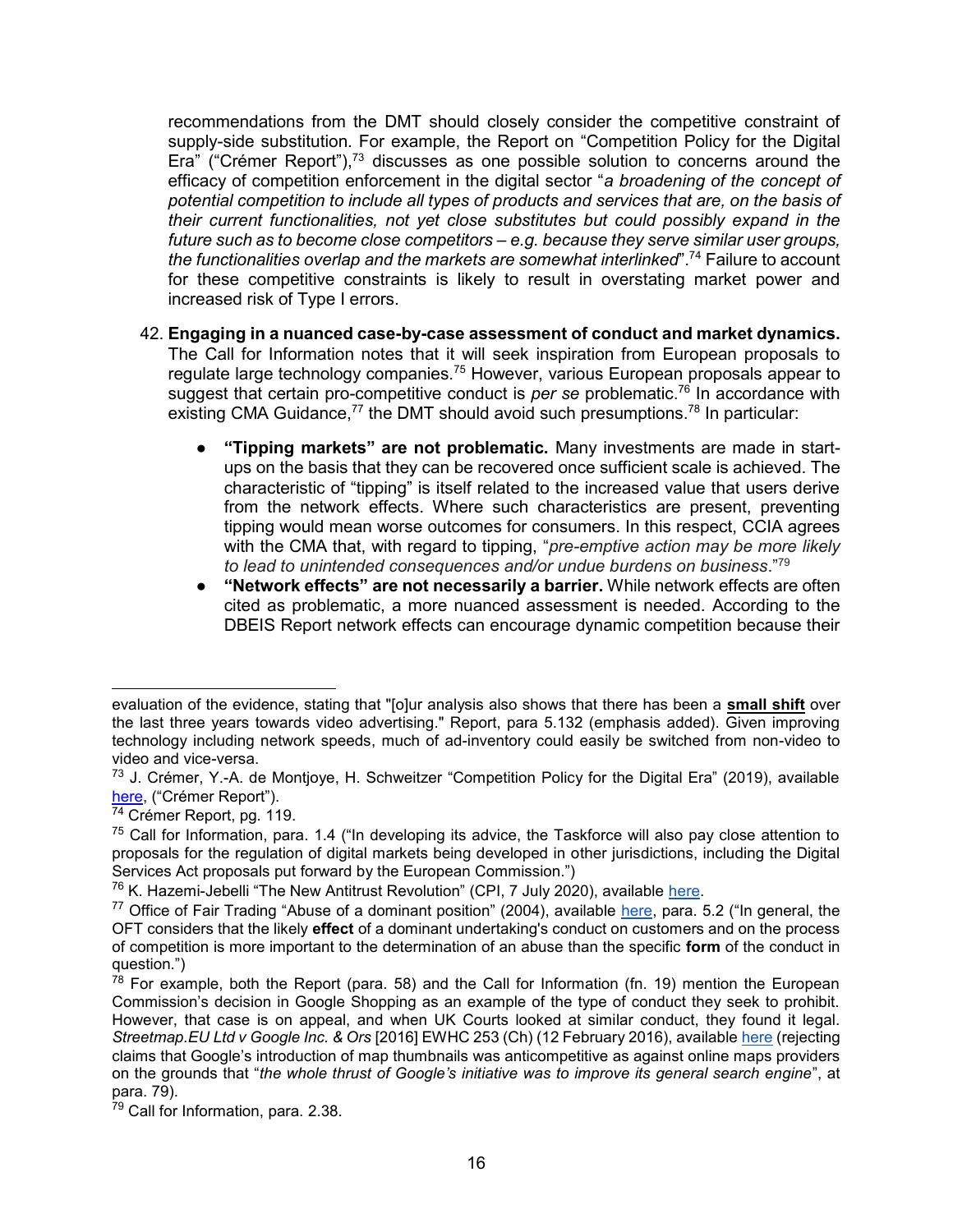high value and their frailty create a strong incentive to innovate.<sup>80</sup> Sometimes, network effects facilitate new entrant platforms to achieve critical mass against incumbents.<sup>81</sup> Even where strong network effects are present, the DBEIS Report found several strategies that can effectively overcome them.<sup>82</sup> Also the DBEIS Report found that in various circumstances, smaller networks can have a competitive advantage.<sup>83</sup> Furthermore, the prevalence of multi-homing makes a "winner takes all scenario" less likely, $^{84}$  and the absence of multi-homing creates the incentive for new entrants to allow multi-homing, to create a more attractive platform.<sup>85</sup> Network effects can also occur in either direction, causing firms to lose market share as quickly as they have gained it. $86$ 

- **"Leveraging" into adjacent markets is not inherently problematic.** Where a firm has transferable skills and resources, leveraging those for market entry leads to increased efficient competition in those adjacent markets and hence better outcomes for users.
- 43. **Imposing interoperability and modularity requirements can be costly, including the loss of integrative efficiencies, product differentiation, and incentives to innovate**. New interoperability requirements would impose a positive obligation on the dominant company to develop interoperability technologies, in other words to facilitate competition against itself. As indicated above, CCIA believes that except in extreme circumstances,

 $\overline{a}$ 80 UK Department for Business, Energy and Industrial Strategy "Dynamic Competition in Online Platforms" (March 2017), available [here,](https://assets.publishing.service.gov.uk/government/uploads/system/uploads/attachment_data/file/602816/Digital_Platforms_report_new_BEIS.pdf) pg. 28 ("The value of network effects on the one hand and their fragility on the other might create an incentive to innovate and otherwise invest in growing networks.")

<sup>81</sup> *Ibid.*, pg. 52 ("Instagram, for example, could function for users as a means to post attractive photos to Twitter, before it attained critical mass as a social network itself. It is also telling that the most popular social network overall (Facebook) is often not the most popular download, reflecting that in some relatively mature markets the growth is in newer social networks (even in absolute terms.)"

<sup>&</sup>lt;sup>82</sup> *Ibid.*, pg. 47 ("Most social networks therefore face a challenge establishing critical mass initially, which they can overcome with strategies including: starting with a defined community where they can attain critical mass quickly (e.g. Facebook started in the Harvard campus); offering a service that is valued even without the network itself having critical mass (e.g. Instagram's photo filters, which prepared pictures for posting to earlier social networks, e.g. Twitter); or convincing highly networked individuals to take part (the celebrities with very large numbers of followers who constitute a large part of the attraction of Twitter)."

<sup>&</sup>lt;sup>83</sup> *Ibid.*, pg. 47 ("For example, Exclusivity might be part of the attraction to some users. Facebook might be less cool among younger users than newer networks, because of its increasing reach among older users. This might explain the strong growth of platforms such as Snapchat. Larger social networks might be flooded with dubious content, making a user feel that an investment in creating high-quality content is less likely to be rewarded. The sheer volume of comments on a popular YouTube video, for example, might discourage someone adding real value, as their contribution is likely to be lost in the crowd, to the point that the network is only attractive to those who lack other outlets (for good reason). In turn, users might find it harder to find good quality content. This might explain the growth of Pinterest, for example. Manipulation of social networks, e.g. attempts to message large number of users in order to trap them in some dubious scheme, might be targeted at larger networks.")

<sup>&</sup>lt;sup>84</sup> *Ibid.*, pg. 73 ("If someone had to choose only one social network, they might go for the largest and a winner takes all or winner takes most market might result. However if they are able to use multiple platforms (e.g. installing multiple social networks, checking on multiple price comparison websites) then each platform needs to obtain critical mass but there is no reason to assume a tendency to monopoly."

<sup>85</sup> *Ibid.*, pg. 29 ("There is still the possibility that such an incumbent's position is fragile, however, if a new entrant can make it easier to multi-home.")

<sup>86</sup> *Ibid.*, pg. 29 ("After all, network effects cut both ways. If a platform starts to lose market share, the loss of network effects might turn a slow decline into a rapid collapse. Potential entry could overturn settled markets quickly.")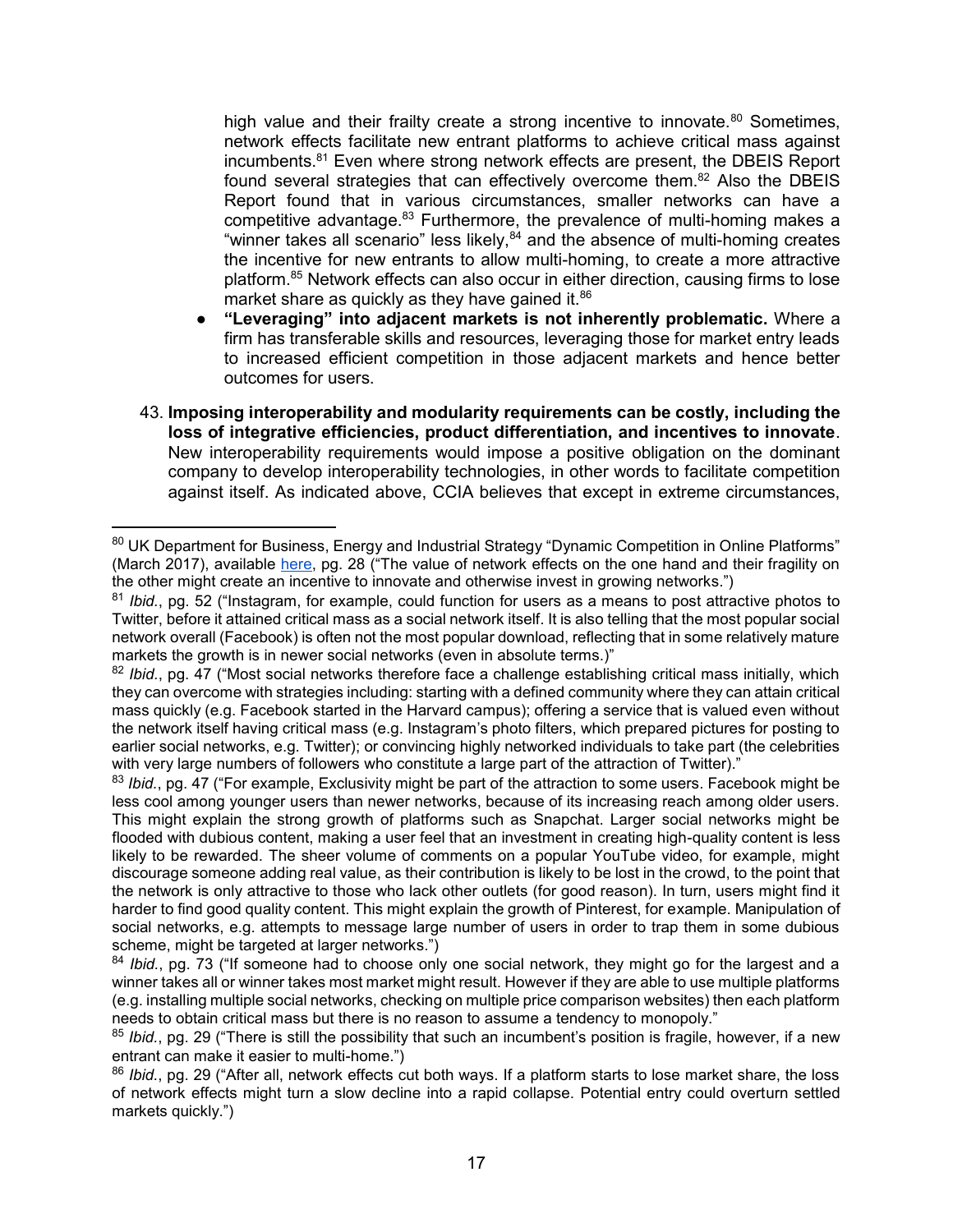forcing a private company to subsidise competition against itself is not an appropriate method of achieving a more competitive market. Even if the development of such interoperability solutions is economically and technically feasible, there's also a question of whether mandating such interoperability is the right policy from the perspective of users. The most open platform of all is arguably the Linux Operating System. It is open source, anyone can develop for it, anyone can take the kernel and modify it, anyone can implement their own interoperability solutions. But this also leads to massive fragmentation of the product, and it's not particularly user-friendly or popular. On the other hand, a company like Apple has succeeded in large part through its strategy of strict top-down quality control, and making things easy for the consumer, even though there is less choice and customisability. This carefully managed approach has led to dramatic growth in the market. It seems to be what consumers need, and indeed a lot of people who don't have the digital skills to quickly climb the learning curve of a new device prefer the efficiency of a one-stop-shop.<sup>87</sup> In that sense, there's a tradeoff that every company must decide on when determining how much value will come to their ecosystem from 3rd-parties as compared to from themselves. This decision is best made by the market, not by regulators. There is also a risk that companies that would otherwise be incentivised to compete directly with the platform by creating new innovative solutions will instead settle for a "remedy taker" business model, using platform inputs, and limiting their ability to differentiate their products and services.<sup>88</sup> Accordingly, CCIA submits that such interventions would have a significant negative impact on incentives to innovate, and may ultimately harm consumers.

- 44. **Distinguishing privacy concerns and competition concerns with regards to data.**  The Report appears to equate some privacy objectives with competition objectives, particularly with regards to personal data for advertising.<sup>89</sup> But assuming that increased competition necessarily results in increased privacy would result in Type I errors. Data protection laws pursue the protection of each individuals' fundamental rights; competition law is purely concerned with individual and collective restraints leading to inefficient market outcomes. While data protection and privacy are legitimate regulatory objectives, competition tools are ill-suited for that purpose and should not be used as cover to fill regulatory gaps. The Call for Information acknowledges that "*[a]ddressing these broader [consumer protection] policy issues is outside the scope of the Taskforce*".<sup>90</sup> However, as mentioned above,  $91$  and given that different policy objectives are sometimes in tension, the DMT should be clear about how it would address such conflicts.
- 45. **Consumer behaviour issues unrelated to market power require industry-wide remedies**. Consumer focused interventions that address root causes, like lack of digital skills and learning costs, are likely more effective than industry-level interventions. In this respect, CCIA supports the CMA's exploration and consideration of "natural behavioural

 $87$  Report, para. 57 ("Integration of a wide range of products and services can deliver efficiency savings and can also improve the consumer experience overall, by increasing the ease with which a range of different services are accessed.")

<sup>88</sup> *See e.g.* Statement of Jerry Ellig to the House of Lords Select Committee on the European Union, EU Internal Market Sub-Committee (9 December 2015), available [here,](https://www.mercatus.org/system/files/Ellig-House-Lords-evidence-Dynamic-Competition.pdf) pg. 6 ("If MySpace, for example, had been subjected to public utility regulation because of its temporary market dominance, it is quite possible that competitors like Facebook and LinkedIn would never have emerged, because the potential for regulation would have diminished the profit potential from successfully challenging MySpace.") <sup>89</sup> *See* below, para. 48.

<sup>90</sup> Call for Information, para. 1.21.

<sup>91</sup> *See above*, paras. 26-30.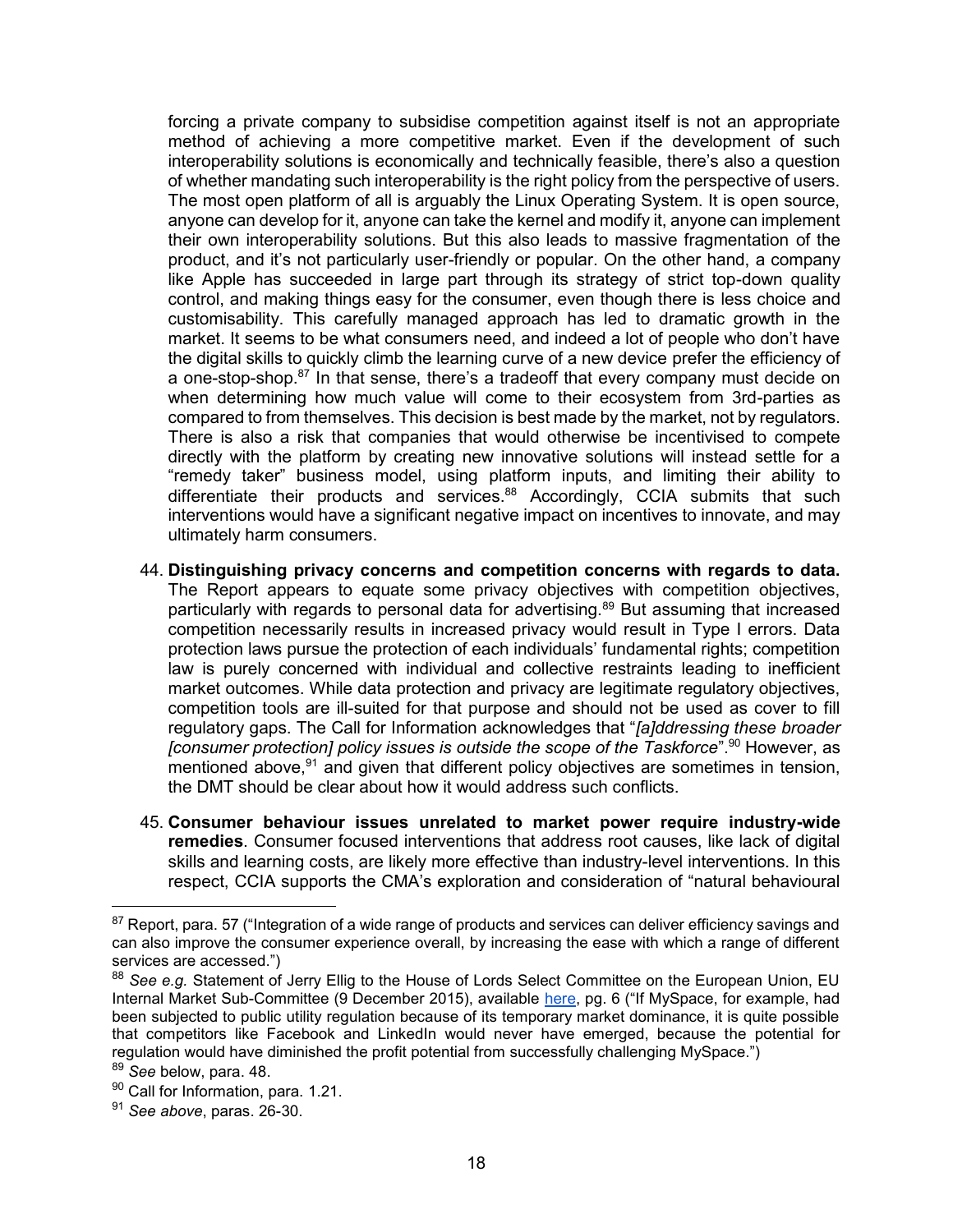biases", and possible consumer protection legislation to address harms caused by such biases.<sup>92</sup> Note, however, that where such concerns around behavioural biases are unrelated to market power (as is most often the case),  $93$  any such consumer protection legislation should apply equally to all market participants, as all would be equally capable of exploiting those biases and causing harm. For example, the Report seeks to empower and inform consumers by limiting personalised advertising in the form of a requirement that such advertising be opt-in rather than opt-out by default. Limiting such an obligation only to Google and Facebook, as the Report suggests, <sup>94</sup> would address only a portion of the perceived harm, while creating an uneven playing-field to advantage publishers and other platforms not bound by the obligation.

- B. Acknowledging the Pro-Competitive Benefits of Digital Advertising
- 46. **Digital platforms are competitively constrained by legacy incumbents.** Any recommendations from the DMT should carefully assess the competitive constraint imposed by traditional advertising. The Report finds that such constraints are minimal.<sup>95</sup> However, the Report contains significant evidence of the opposite. Such evidence includes that digital advertising tools are improving in terms of quality (such as ad fraud)<sup>96</sup> and price (lower costs of entry),  $97$  all suggesting that digital advertising is under competitive pressure to improve. The Report also notes that "*[s]ome large advertisers thought that video-on- demand is the next best alternative to Facebook for display*."<sup>98</sup>CCIA's Supplemental Submission contained a number of additional data points.<sup>99</sup> Perhaps this shortcoming is in part because the Report, in places, appears to misattribute Facebook and Google's activities across the entire advertising technology value chain to their market activities as digital advertising publishers.<sup>100</sup> CCIA believes that a better understanding of digital advertising in the wider economic context in which it operates will improve the efficacy of the DMT's recommendations.
- 47. **Digital platform competition with legacy advertising incumbents lowers prices, increases output and incentivises innovation in publishing.** The Report fails to properly account for the positive pro-competition outcomes that digital advertising has brought about. For example, digital businesses which aggregate, organise or rank content force content providers to compete more aggressively with each other. This could explain why certain publishers are getting lower advertising revenues (because advertisers now have a whole world of more easily comparable content publishers to choose from, many of which are providing more engaging content for users). Furthermore, digital service providers also dramatically lower entry barriers for content producers to reach their audience (e.g. via blogging services, video sharing services, audio sharing services, etc.). This also increases competition on the supply side of the content market, which is another reason explaining why any particular publisher might be getting lower advertising revenue.

<sup>92</sup> Call for Information, para. 2.41.

<sup>93</sup> *See e.g. J. Savin "Strava users are calling out the app's "creepy" privacy settings" (Cosmopolitan, 10* August 2020), available [here.](https://www.cosmopolitan.com/uk/reports/a33560067/strava-privacy-settings/)

<sup>94</sup> Report, para. 8.82.

<sup>95</sup> Report paras. 5.23, 5.152; Report, Appendix N, available [here,](https://assets.publishing.service.gov.uk/media/5efb22c23a6f4023c4d19962/Appendix_N__-_understanding_advertiser_demand_for_digital_advertising.pdf) paras. 58-66.

<sup>96</sup> *See e.g.* Report, para. 5.238

<sup>97</sup> *See e.g.* Report, para. 5.67.

<sup>98</sup> Report, Appendix N, available [here,](https://assets.publishing.service.gov.uk/media/5efb22c23a6f4023c4d19962/Appendix_N__-_understanding_advertiser_demand_for_digital_advertising.pdf) para. 63.

<sup>99</sup> CCIA's Supplemental Submission, available [here,](https://www.ccianet.org/wp-content/uploads/2020/05/CCIA%E2%80%99s-Supplemental-Submission-to-the-UK-CMA-on-Digital-Advertising-12-May-2020.pdf) pgs. 8-11.

<sup>100</sup> *See below*, fn. 132.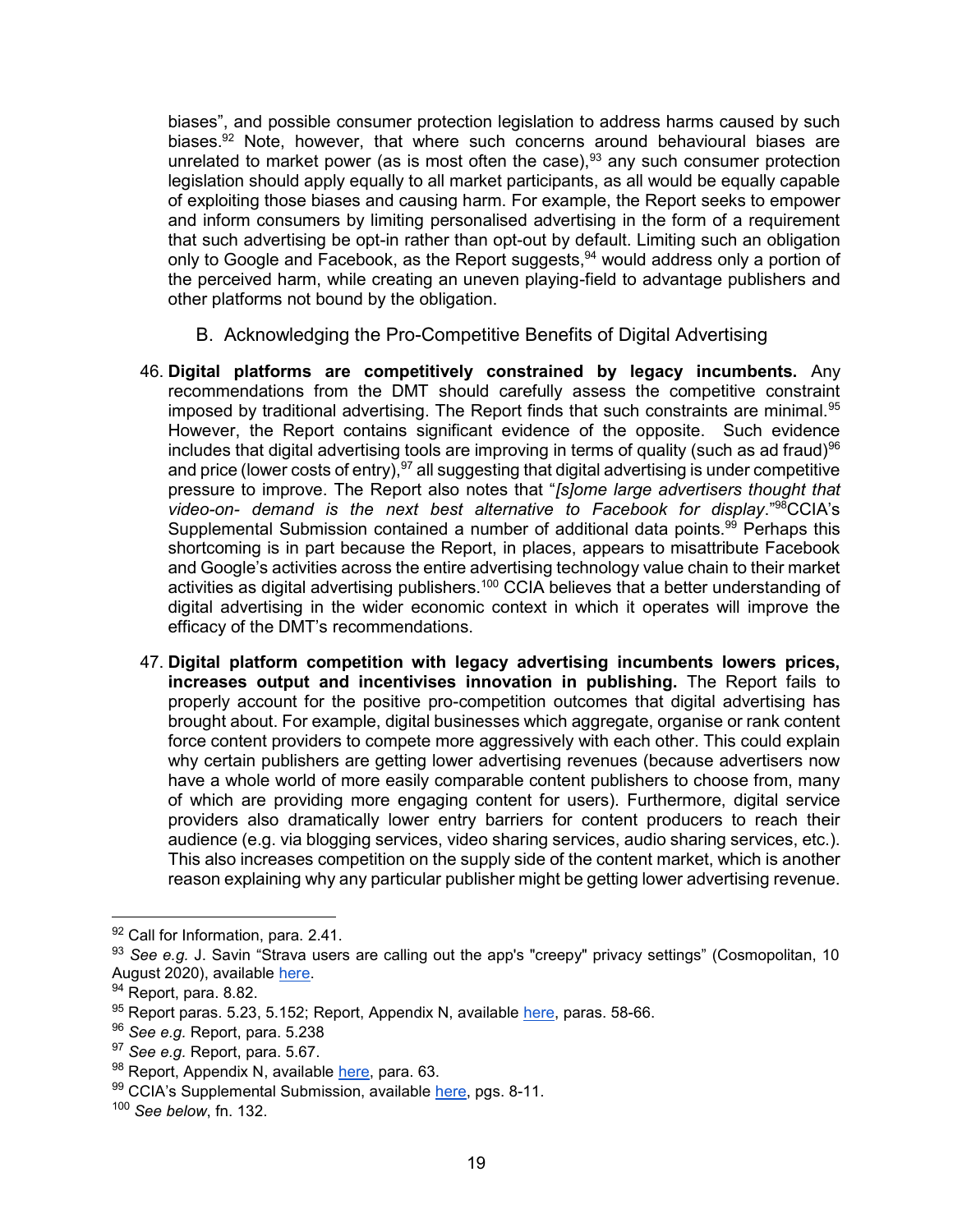The Report appears to attribute an imbalance in bargaining power to digital platforms' market power,<sup>101</sup> but a more accurate assessment would be that any individual publisher's content simply is not particularly valuable as compared to the universe of content which is now able to compete on equal terms thanks to digital distribution methods.<sup>102</sup> Any action to artificially inflate the value of the content of a subset of publishers would distort the competition between publishers that digital advertising has facilitated.

48. **Advertisers benefit from personalised advertising.** The Report acknowledges that digital advertising has "*made it substantially easier for businesses to reach and serve adverts to consumers all around the world, in a way that was only previously possible for large companies*" and that "*[t]his has opened up greater advertising possibilities for a long tail of small businesses, and enabled large numbers of predominantly online businesses to thrive that may otherwise not have been viable*".<sup>103</sup> However, it fails to understand that this is largely because of personalised advertising. Even though the Report estimates that for publishers, non-personalised advertising is worth 70% less than personalised advertising,<sup>104</sup> it does not attempt to measure the benefits that personalised advertising generates for the advertiser side of the market. The Report only has passing references to the benefit that advertisers receive either from the targeting of personalised advertising, or from the more accurate measurability.<sup>105</sup> The Report does acknowledge that digital advertising generally has lower transaction costs,<sup>106</sup> that it appears to be more accessible to smaller advertisers,<sup>107</sup> and that narrower targeting results in greater return on investment.<sup>108</sup> CCIA's Supplemental Submission went into great detail on the increase in consumer welfare generated by personalised advertising.<sup>109</sup> Despite CCIA's suggestions, the Report does not attempt to quantify the value of personalised advertising nor adequately assess the wider costs that limits to personalised advertising would entail.<sup>110</sup> Furthermore, the Report acknowledges that some of the proposed interventions would "*have an impact on platforms' business models and would require careful design*" <sup>111</sup> and that "*there are some potential costs of such an intervention to consumers, advertisers and the platforms themselves*."<sup>112</sup> But the Report fails to assess the costs itself. These gaps in

 $101$  Report, para. 5.364.

<sup>&</sup>lt;sup>102</sup> Indeed, some of the Report's proposals appear to facilitate coordinated collective bargaining as between large publishers and digital platforms in a way that would exclude smaller (and less established) publishers. *See above*, fn. 38.

<sup>103</sup> Report, para. 2.9.

<sup>&</sup>lt;sup>104</sup> Report, paras. 5.326, 6.42; Report, Appendix F, available [here,](https://assets.publishing.service.gov.uk/media/5efb1d48d3bf7f7695a34ade/Appendix_F_-_role_of_data_in_digital_advertising_v.4.pdf) paras. 115-119.

<sup>105</sup> *See e.g.* paras. 2.542, 8.107.

<sup>106</sup> Report, para. 5.168.

<sup>107</sup> Report, paras. 2.56, 5.26, 5.267.

 $108$  Report, para 5.138. Appendix N summarises the reasons why advertisers choose Google and Facebook advertising as: (i) awareness and reputation; (ii) coverage and targeting; (ii) meets company objectives; (iv) easy to use; (v) value for money; (vi) ability to retarget and use sub-brands. Report, Appendix N, available [here,](https://assets.publishing.service.gov.uk/media/5efb22c23a6f4023c4d19962/Appendix_N__-_understanding_advertiser_demand_for_digital_advertising.pdf) para. 41.

<sup>&</sup>lt;sup>109</sup> CCIA's Supplemental Submission, available [here,](https://www.ccianet.org/wp-content/uploads/2020/05/CCIA%E2%80%99s-Supplemental-Submission-to-the-UK-CMA-on-Digital-Advertising-12-May-2020.pdf) pgs. 7-8.

<sup>&</sup>lt;sup>110</sup> The Report explicitly acknowledges this failure, recommending intervention despite leaving it for the DMT to make the assessment of costs and benefits. *See e.g.* Report, Appendix X, available here, para. 46 ("Overall, we accept that there may be some reduction in value of advertising ... However, as we set out below, this would depend on the eventual choice model adopted, and would be subject in any case to trialling to assess the impacts and welfare gains.")

 $111$  Report, para. 8.121.

 $112$  Report, para. 8.122.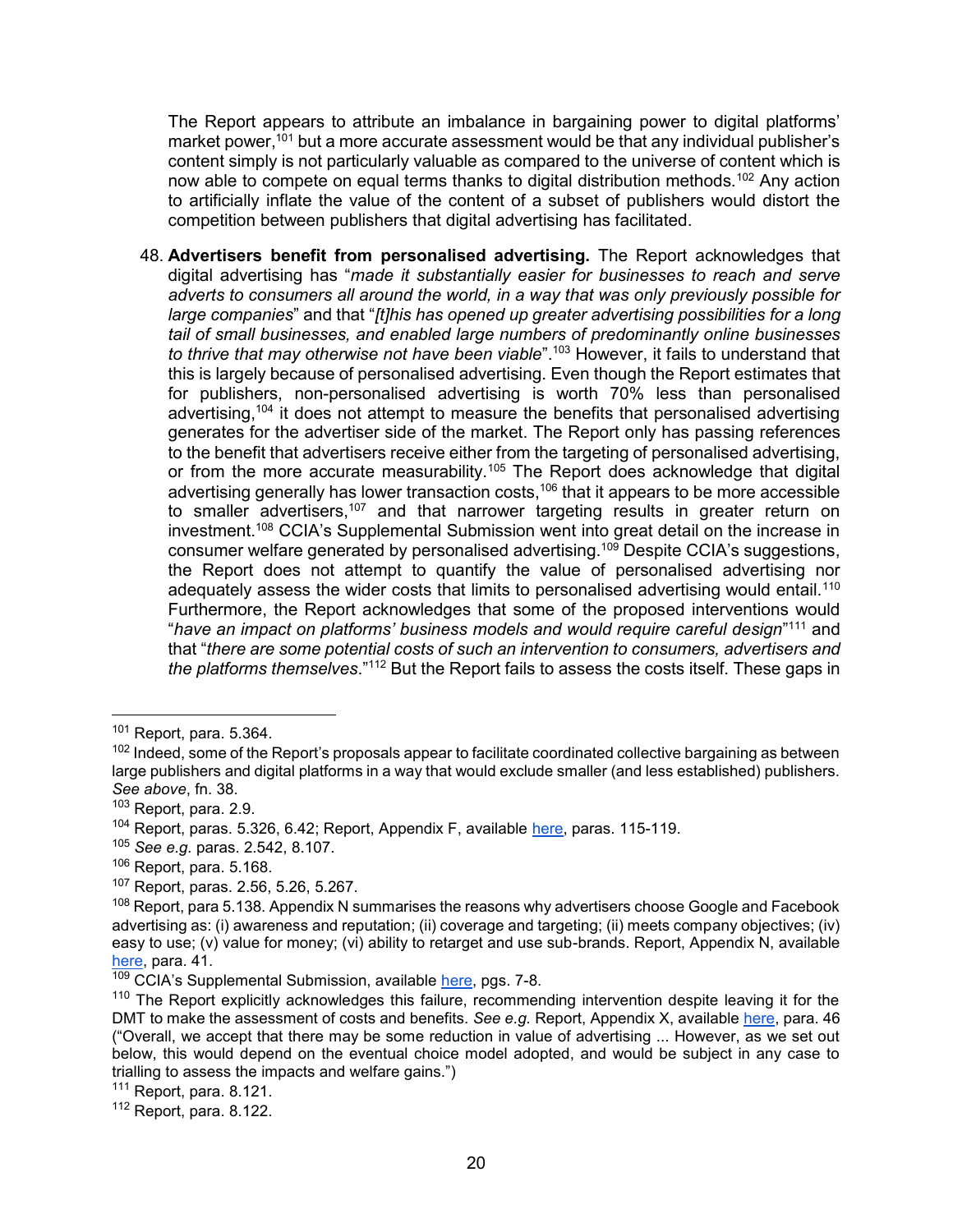assessment also contaminate its discussion of data gathering.<sup>113</sup> For example, the Report assumes that a more competitive market would result in less data collection, stating that "*in a more competitive market, we would expect platforms to ... [meet] the targeting needs of advertisers using less consumer data, thus protecting consumers privacy to a greater extent*."<sup>114</sup> This assumption goes against common industry knowledge and experience. Aram Zucker-Scharff, the ad engineering director for The Washington Post's research, experimentation, and development team recently said "*the nature of the marketplace is that, essentially, money flows to the most invasive option*".<sup>115</sup> Paradoxically, the Report itself appears to acknowledge this, stating "*access to valuable user data that enables more granular audience targeting is a key dimension of competition.*" <sup>116</sup> The Report asserts that the use of consumer data to offer advertisers personalised advertising is evidence of abuse of market power, despite the competitive incentives that drive advertising suppliers to use "invasive", i.e. personalised, advertising. These erroneous conclusion are based on the Report's manifest failure to adequately account for the benefit that advertisers receive from such data collection practices,<sup>117</sup> and the cost to advertisers if they were limited. In crafting its advice to the government, the DMT should better adjust its assessment of market realities if it seeks pro-competitive outcomes.

49. **Digital advertising and personalised advertising are particularly beneficial to SMEs, both advertiser SMEs and publisher SMEs.** The Report's failure to account for the benefits of digital advertising, and personalised advertising in particular, is particularly concerning given that personalised advertising disproportionately benefits SME advertisers and facilitates their competition with larger incumbents.<sup>118</sup> With digital, and particularly programmatic advertising, SMEs are able to purchase their own advertising services at low cost (due to the elimination of wastage, better targeting, and larger inventory), and without the need to go through media agencies. At the same time, SME publishers benefit the most from personalised advertising. Personalised advertising allows

<sup>&</sup>lt;sup>113</sup> Note that the use of data for personalised advertising, and the implementation of privacy options are not mutually exclusive. Indeed, the Interim Report correctly found that search engines and social media platforms already compete on the privacy dimension of competition. CMA, "Market study interim report, Online platforms and digital advertising" (1 July 2020), available [here,](https://assets.publishing.service.gov.uk/media/5ed0f75bd3bf7f4602e98330/Interim_report_---_web.pdf) paras. 3.12 (with respect to search engines), 3.107 (with respect to social media). Interestingly, the final Report softens the language saying only that companies "may" compete on this dimension. Report, paras. 3.12 (with respect to search engines) 3.158 (with respect to social media). The point is that digital advertising platforms must compete *on both sides* of the multi-sided market, giving users the option to limit data collection, *but also* using data to offer advertisers an improved personalised advertising service. These two points are complementary. Studies suggest that personalised advertising that is not transparent with respect to privacy is generally less effective for advertisers, and hence less profitable. *See* Kim, et al. "Why Am I Seeing This Ad? The Effect of Ad Transparency on Ad Effectiveness" Journal of Consumer Research 45, no. 5 (Harvard Business School, February 2019), available [here.](https://www.hbs.edu/faculty/Pages/item.aspx?num=54407)

<sup>114</sup> Report, paras. 6.31-6.32.

<sup>&</sup>lt;sup>115</sup> G. Edelman "Can Killing Cookies Save Journalism?" (Wired, 8 August 2020), available [here.](https://www.wired.com/story/can-killing-cookies-save-journalism/)

 $116$  Report, para. 5.127.

<sup>&</sup>lt;sup>117</sup> Report, Appendix X, available [here,](https://assets.publishing.service.gov.uk/media/5efc4756e90e075c5492d5b7/Appendix_X_-_assessment_of_pro-competition_interventions_to_enable_consumer_choice_over_personalised_advertising.pdf) para. 44, which refers only to the elimination of wastage when assessing benefits that advertisers accrue from digital advertising (ignoring lowered prices and increased advertising quality), in concluding that interventions to limit personalised advertising are unlikely to harm advertisers' interests. The Report systematically fails to assess the benefits accruing to advertisers and instead focuses almost entirely on benefits accruing to digital media companies.

<sup>118</sup> International Trade Centre (ITC) "SME Competitiveness Outlook 2018: Business Ecosystems for the Digital Age" (2018), available [here,](http://www.intracen.org/uploadedFiles/intracenorg/Content/Publications/SMECO2018.pdf) pg. 28 ("Online platforms give SMEs access to a wider range of markets, locally, regionally and globally, in which to conduct their business. About 46% of the European Union's SME retailers, for example, leverage online marketplaces to establish and expand a multi-channel presence.")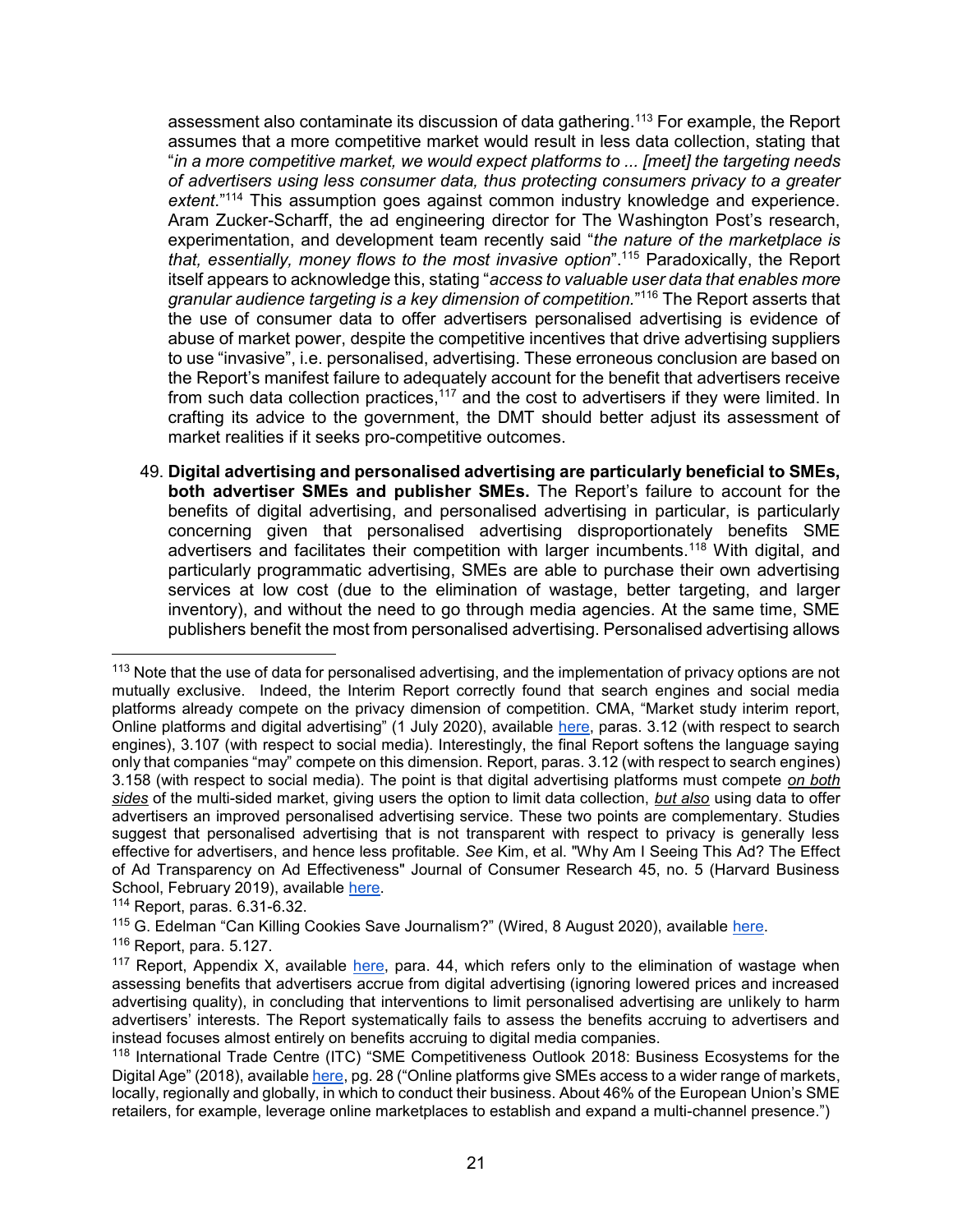these smaller publishers to monetise their advertising inventory at higher rates than they would if forced to rely on contextual advertising (because they are less likely to have the repeat traffic and user profiles available to larger publishers like newspapers websites that often require user login).<sup>119</sup> As explained in CCIA's Supplemental Submission, intervention that would limit the efficacy of personalised advertising risks raising advertising costs for SME advertisers, lowering advertising rates for SME publishers, and entrenching and strengthening the existing competitive position of larger advertisers, publishers, and their media agency intermediaries.<sup>120</sup> This would invariably reduce competitive dynamics across the wider economy.

- 50. **Advertisers exercise countervailing buyer-power on digital advertising platforms.**  The Report acknowledges that "*for both Google and Facebook, a relatively small number of large advertisers account for a high proportion of overall revenues. The largest [5-10]% of advertisers account for over 85% of Google and Facebook's advertising revenues*."<sup>121</sup> However, the Report fails to adequately consider buyer-power as a competitive constraint. The constraint and the exercise of buyer-power has become more apparent in recent times, as several advertisers have decided to boycott Facebook. This boycott caused Facebook's market value to drop by \$56 billion.<sup>122</sup>
- 51. **Consumers also benefit from personalised advertising.** When speaking of competition on advertising quality, the Report only has passing references to the increased quality and relevance of personalised advertising from the perspective of consumers of advertising content.<sup>123</sup> As mentioned in CCIA's Supplemental Submission, limits on personalised advertising are likely to reduce these benefits as well.<sup>124</sup> CCIA again submits that the use of data for personalised advertising increases the quality of advertising for consumers and the DMT should quantify the impact on this aspect of consumer welfare before making policy recommendations that would limit personalised advertising.

 $\overline{a}$ <sup>119</sup> Larger publishers know this, and lobby actively against personalised advertising so as to attract advertising revenues away from SME publishers who they tend to characterise as lower quality. *See* G. Edelman "Can Killing Cookies Save Journalism?" (Wired, 8 August 2020), available [here](https://www.wired.com/story/can-killing-cookies-save-journalism/) ("If advertisers start paying to appear in a certain context rather than to target a certain user, it will advantage publishers whose content is actually good—and put out of business the long tail of low-quality or outright fraudulent sites that currently soak up much of the money spent on automated programmatic advertising.")

 $120$  This is also known as the "Alchian–Allen" effect, whereby increases in transaction costs shift consumption towards more expensive alternatives. Alchian, Armen Albert "Exchange & production: competition, coordination & control" (1983).

<sup>121</sup> Report, para. 5.12.

<sup>&</sup>lt;sup>122</sup> S. Datoo "Zuckerberg Loses \$7 Billion as Firms Boycott Facebook Ads" (Bloomberg, 27 June 2020), available [here;](https://www.bloomberg.com/news/articles/2020-06-27/mark-zuckerberg-loses-7-billion-as-companies-drop-facebook-ads) J. Swartz, "Facebook reverses policies as ad boycott sends stock down" (MarketWatch, 28 June 2020), available [here.](https://www.marketwatch.com/story/facebook-shares-drop-7-as-unilever-halts-advertising-prompting-changes-at-social-networking-giant-2020-06-26)

<sup>123</sup> *See e.g.* Report, paras. 2.8, 3.12, 4.34, 4.68, 8.113.

<sup>&</sup>lt;sup>124</sup> CCIA's Supplemental Submission, pgs. 5-6.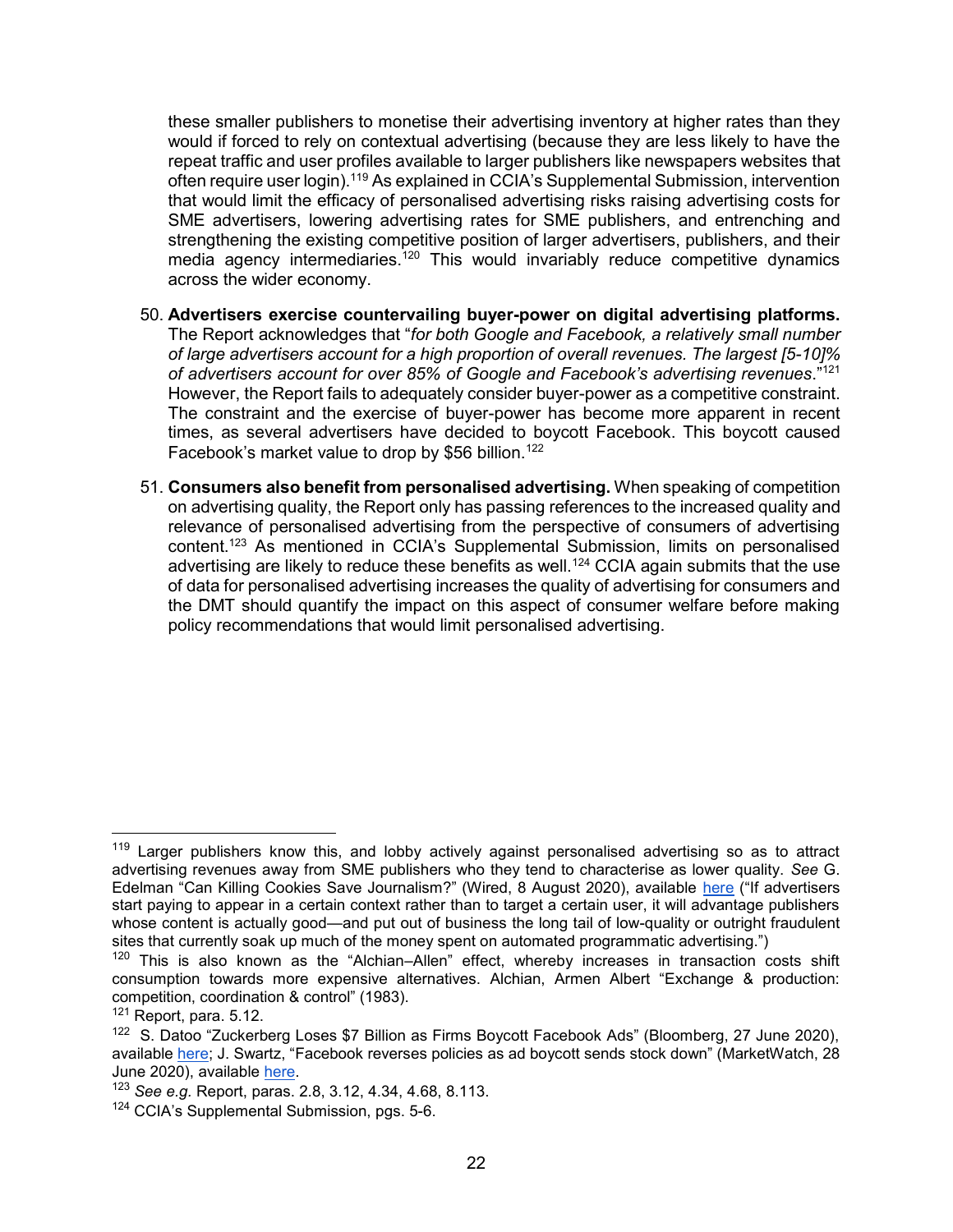# **IV. Shortcomings of the online platforms and digital advertising Report**

- 52. In crafting its advice to the government, the DMT should be particularly aware of the following points which were not adequately appreciated in the Report.<sup>125</sup> These points are particularly concerning given the Report describes its detailed assessments as "*'proof of concept' of the new regulatory approach that we are advocating*."<sup>126</sup> If these significant shortcomings can arise in the context of a market investigation, one would be justifiably concerned that similar flaws could contaminate the decision making of the DMT. Assuming the DMT is granted broad interventionist powers as proposed, such flaws in assessment could lead to significant unintended consequences.
- 53. **Digital advertising prices are set by competition**: The Report assumes that digital advertising prices are excessively high due to the market power of Google and Facebook.<sup>127</sup> However, as the Report acknowledges, the vast majority of digital advertising prices are set by auction.<sup>128</sup> Their price is a function of supply and demand, not individual negotiation. Accordingly, prices would be expected to drop only if advertising inventory increases more quickly than does demand for digital advertising. Fortunately this has been the case for the last years,<sup>129</sup> as competition in the digital advertising segment continues to grow.<sup>130</sup> The Report fails to adequately acknowledge that digital advertising competition exists not only from existing digital platforms.<sup>131</sup> Traditional publishers also

 $125$  CCIA also pointed out other flaws in the way the CMA understood market dynamics in CCIA's Response to the Interim Report, e.g. with regards to the concept of "paying with attention" (para. 10), and "paying with data" (para. 11). *See* CCIA's Response to the Interim Report, available [here.](https://assets.publishing.service.gov.uk/media/5e8c8067d3bf7f1fb6491b12/200214_CCIA_Response_to_Interim_Report.pdf)

 $126$  Report, para. 8.4 ("In essence, our detailed assessments therefore serve to provide 'proof of concept' of the new regulatory approach that we are advocating.")

<sup>127</sup> *See e.g.* Report, para. 10 ("Our analysis indicates that Google's and Facebook's market power has a significant impact on prices and revenues.")

<sup>128</sup> Report, paras. 5.33-5.36.

<sup>&</sup>lt;sup>129</sup> See PPI "The Declining Price of Advertising: Policy Implications" (2019), available [here;](https://www.progressivepolicy.org/issues/regulatory-reform/the-declining-price-of-advertising-policy-implications-2/) M. Mandel, "The UK Online Ad Market" (PPI, 7 January 2020), available [here](https://www.progressivepolicy.org/blogs/the-uk-online-ad-market/) ("Given how many places ads appear these days, it's reasonable that advertising in the UK has become much more intensive over time–that is, in real units advertising has grown faster than overall real UK GDP. If so, then the shift to digital advertising has coincided with a fall in the price of advertising relative to other UK goods and services. The easiest interpretation, at least for me, is that advertisers are consistently getting a bigger bang for their buck from digital advertising, without paying more in total.")

 $130$  K. Hazemi-Jebelli "Evolution of Ad Spend and the Dynamics of Digital" (DisCo, 4 May 2020), available [here.](https://www.project-disco.org/competition/050420-evolution-of-ad-spend-and-the-dynamics-of-digital/)

 $131$  In this respect, the Report barely acknowledges the competitive constraints imposed by the likes of Twitter, Snapchat and Amazon, speaking only briefly of their "idiosyncratic relative advantages" (para. 5.139). There is tangible evidence that both Google and Facebook have been forced to respond competitively. *See e.g.* P. Dave "Google drops charges on shopping service to counter Amazon's surging ad sales" (Reuters, 21 April 2020), available [here;](https://uk.reuters.com/article/us-google-amazon/google-drops-charges-on-shopping-service-to-counter-amazons-surging-ad-sales-idUKKCN2231UC) H. Murphy "Facebook takes on Amazon with online shopping venture" (Financial Times, 19 May 2020), available [here.](https://www.ft.com/content/690ee286-99b6-4fa8-b02d-cfd50448a53d) Even more surprisingly, the Report appears to dismiss Amazon as a constraint with regards to search advertising on the basis of misleading statistics (para. 3.50). It first minimises Amazon's share of retail searches (citing reports indicating a share of between 28-55%). It then attempts to claim that revenue from retail searches is a minor portion of total search revenue. In doing so, it appears to cite statistics on the portion of search advertising purchased by the retail sector instead. *See* Report, fn. 103. The CMA does not explain how the amount of money spent by the retail sector on search advertising is relevant to the assessment of the amount of money search engines derive from product-related search queries, and yet the Report appears to equate the two.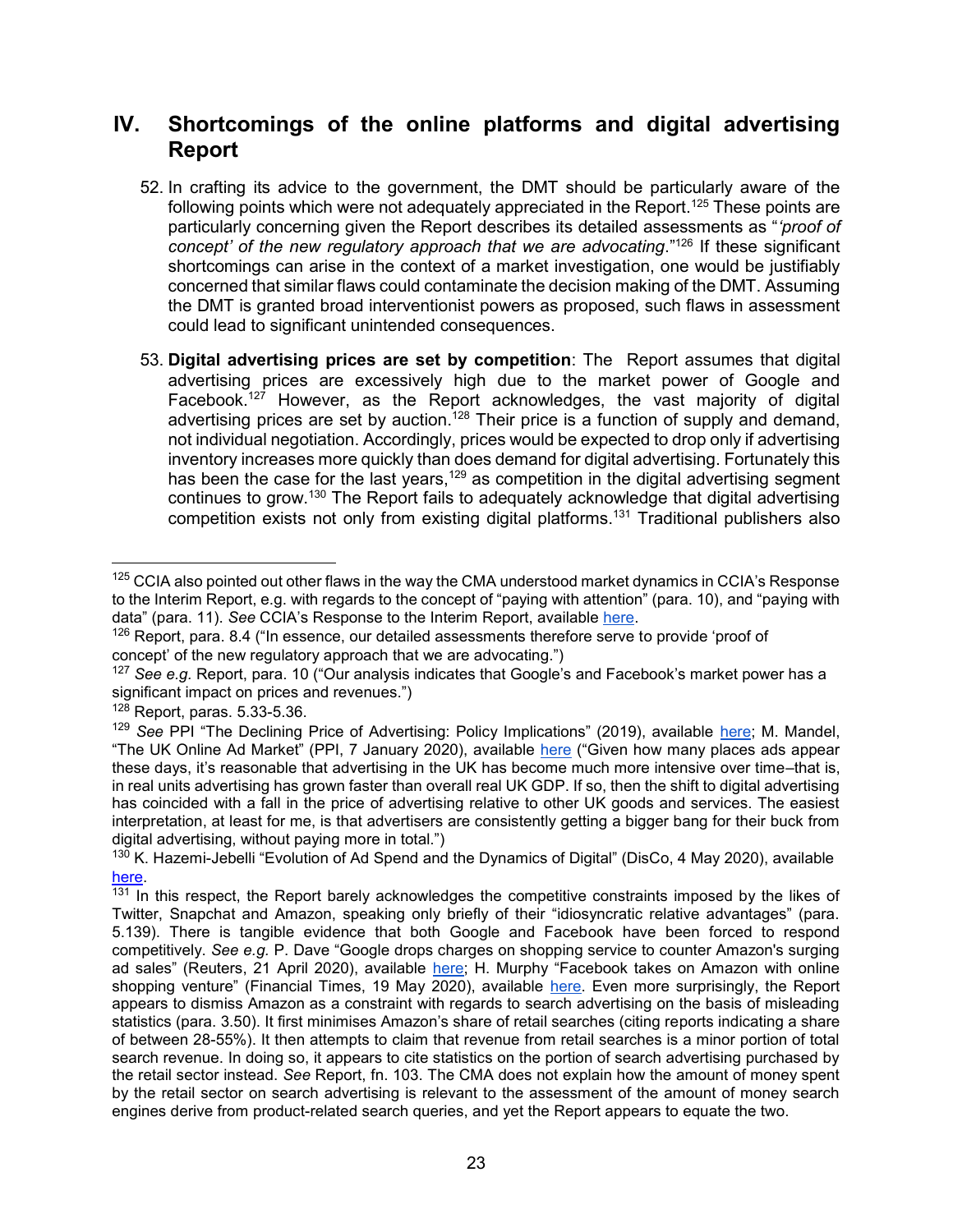compete for digital advertising spend.<sup>132</sup> One could expect that, if implemented as proposed, the Report's recommendations to limit personalised advertising would reduce prices for Google and Facebook's advertising services (because it would reduce the quality of their digital advertising services and encourage demand to shift to competing publishers), while also potentially leading to higher overall digital advertising prices (through the reduction in total inventory of high quality personalised advertising). In other words, the proposals would benefit traditional advertising publishers at the expense of Google, Facebook, and more importantly, purchasers of advertising services (as well as media consumers who prefer personalised advertising, and SME publishers).

- 54. **The Report's assessment of "reverse payments" misunderstands the multi-sided nature of the market.** The Report asserts that "*[i]t's plausible that the price charged in more competitive circumstances would be negative, with consumers rewarded, financially or otherwise, for entering a search query or scrolling through their news feed*."<sup>133</sup> In advertising-funded formats, where there is arguably less concentration, such as television, radio or newspapers, there are no reverse payments to consumers. The CMA fails to distinguish or explain why it thinks that such reverse payments would be "plausible" for digital advertising. Furthermore, the Report doesn't explain why digital advertising platform operators would choose to offer consumers reverse payments rather than simply using those funds to further improve services for advertisers.<sup>134</sup> This type of analytical shortcoming increases the risk of unintended consequences.
- 55. **The Report's assessment of market definition for social media platforms is artificially narrow and ignores relevant competitive constraints.<sup>135</sup>** The Report recognises that a social media platform encompasses a wide variety of functionalities.<sup>136</sup> However, the Report failed to address the competitive constraints imposed by services that include some of these functionalities but nevertheless would fall outside the 'Social Media Platform' market. In particular, the Report ignores the competitive constraint imposed by other popular social media platforms that include features falling within its description but which are not owned by Facebook or Google (Vimeo, Telegram, Viber, Skype, Apple iMessage), music focused networks (Spotify, SoundCloud), gaming-focused

 $132$  In order to reinforce its findings of market power in digital advertising, the Report repeats, "we estimate that around 80% of all expenditure on search and display advertising in the UK in 2019 went to Google or Facebook." Report, pg. 42; Report, paras. 16, 2.63, 5.2. However, it finds that consumers spend only 37% of their total time online on Facebook and Google websites. Report, Appendix C, available [here,](https://assets.publishing.service.gov.uk/media/5efc3ee0d3bf7f769866dc44/Appendix_C_-_Market_Outcomes_v.12_.pdf) para. 21. It alludes that this mismatch has to do with the exploitation of market power. Report, para. 5.3 ("Google and Facebook's collective share of digital advertising revenues is significantly greater than the share of time spent by users on these platforms, suggesting that their ability to monetise through advertising is not simply a function of scale. digital advertising revenues in 2019. This chapter shows how a lack of competition ..."). However, that 80% share of digital advertising spend includes not only Google and Facebook revenues as publishers of digital advertising, but also the entire vertical value chain of the ad-tech stack and advertising intermediation, their operations as ad servers, supply-side platforms and demand-side platforms, etc.. This is only mentioned in passing however, not in the section on competition in digital advertising. Report, para. 2.63 ("This includes the revenue from advertising on each of their own platforms, as well as from intermediation services.")

<sup>133</sup> Report, para. 2.84.

 $134$  This appears in part to be due to the Report's failure to understand the important balancing exercise that digital platforms must engage in. *See above*, para. 39.

<sup>135</sup> Report, paras. 3.153-3.173.

<sup>136</sup> *See e.g.* para. 3.159 Table 3.1 listing profile management, content feed, private contacts and public followers, photo and video sharing, comments and messaging.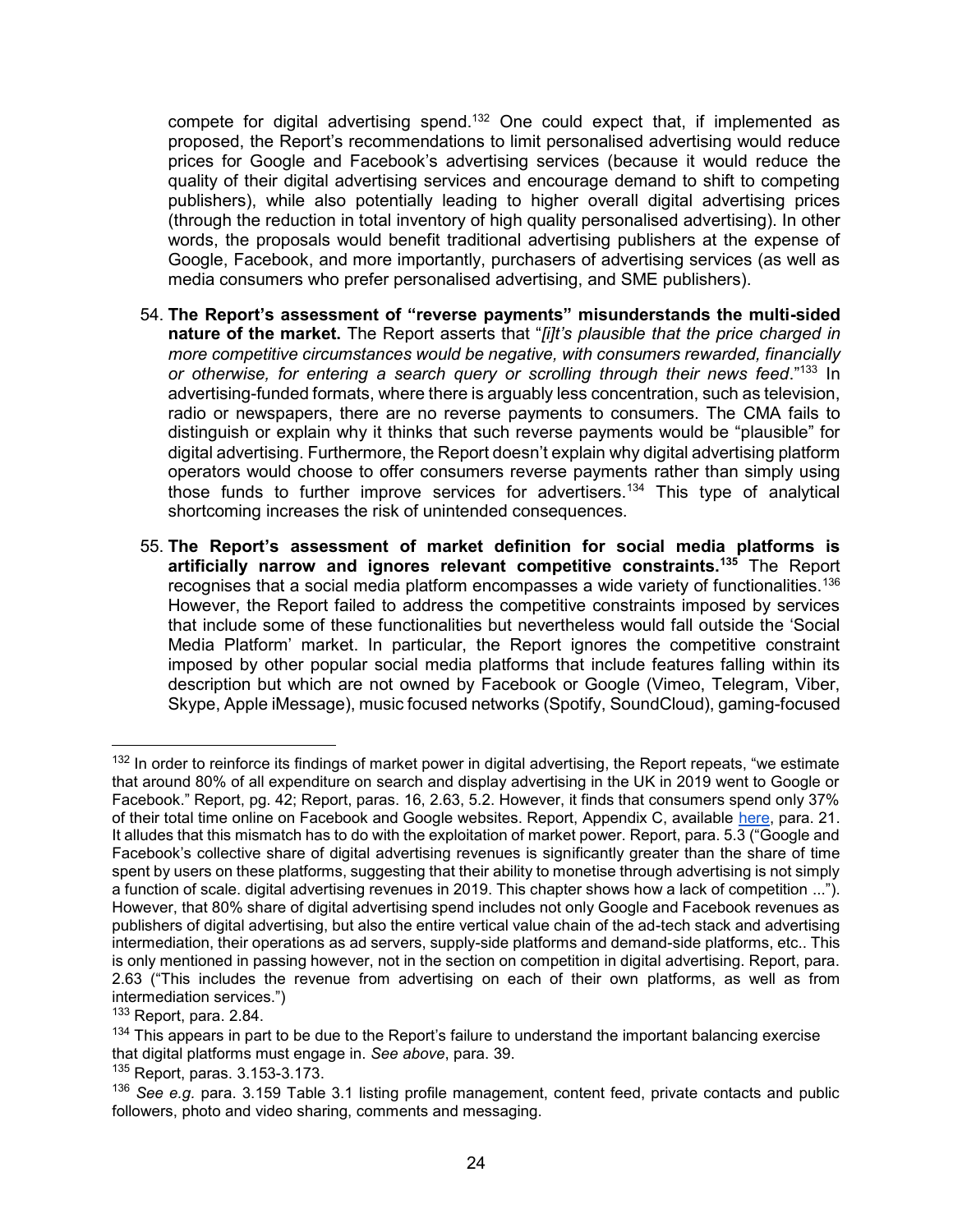video sharing sites (like Twitch), adult-focused video sharing sites,<sup>137</sup> and gaming-focused networks (like the PlayStation Network, Xbox Live or Steam). Since the CMA's calculated share of consumer attention attributed to the different services is based on the total attention of the services chosen for inclusion, the failure to include these similar services means that the market shares presented for social media platforms are artificially inflated. The most egregious exclusion is the social media sharing platform TikTok. Even though the Report acknowledges that TikTok "*has grown quickly*" <sup>138</sup> it dismisses it as a constraint because (a) "[i]*t seems to compete most closely with Facebook Watch*" <sup>139</sup>, and (b) it "remains small *with a share of 6% and only began displaying digital advertising in the UK in July 2018*".<sup>140</sup> This reasoning, based on a static view of competition, is mistaken, and fails to account for dynamic factors and potential future competition.<sup>141</sup> Firstly, TikTok is already a direct rival to other social media platforms on multiple dimensions: it already has more user engagement than YouTube in important audience segments,<sup>142</sup> it also competes directly with Facebook on features,<sup> $143$ </sup> and for content creators.<sup>144</sup> Second, TikTok is not small: its parent company has posted a \$3 billion net profit in 2019,<sup>145</sup> and its estimated market value is approximately \$50 billion.<sup>146</sup> Failure to include TikTok and others in the Report's calculation of market shares overstates the competitive significance of particular market participants and understates the very real competitive constraints that they face. These constraints are further evidenced by the Report's finding that Facebook's share of time spent in social media has declined over the last five years.<sup>147</sup> Failure to consider these shortcomings greatly increases the risk of over-enforcement, and the unintended consequences of Type I errors.

56. **The Report's findings on Google's market share in search overstate its competitive significance.<sup>148</sup>** The Report assesses Google's market power in search on the basis of the share of search queries that take place on Google Search,<sup>149</sup> and the proportion of

<sup>137</sup> In this respect, *see e.g.* J. Alexander "PornHub is being touted as a real, possible YouTube alternative" (Polygon, 24 March 2018), available [here.](https://www.polygon.com/2018/3/24/17159474/pornhub-gun-videos-youtube-alternative-platform-ad-revenue)

 $138$  Report, para. 3.209.

<sup>139</sup> Report, para. 3.191.

<sup>140</sup> Report, para. 3. 209.

 $141$  This is particularly paradoxical given the CMA's forward looking approach taken in recent UK merger cases such as *Google/Looker*, *PayPal/iZettle* and *Experian/Clearscore*, where the CMA considered issues such as developing market dynamics and potential competition.

<sup>&</sup>lt;sup>142</sup> S. Perez "Kids now spend nearly as much time watching TikTok as YouTube in US, UK and Spain" (TechCrunch, 4 June 2020), available [here.](https://techcrunch.com/2020/06/04/kids-now-spend-nearly-as-much-time-watching-tiktok-as-youtube-in-u-s-u-k-and-spain/)

<sup>&</sup>lt;sup>143</sup> J. Constine "Facebook launches Lasso, its music and video TikTok clone" (TechCrunch, 9 November 2018), available [here.](https://techcrunch.com/2018/11/09/lasso-facebook-app-store/)

<sup>&</sup>lt;sup>144</sup> E. Choi "Facebook Offers Money to Reel In TikTok Creators" (Wall Street Journal, 28 July 2020), available [here.](https://www.wsj.com/articles/facebook-seeks-to-reel-in-tiktok-creators-raising-stakes-in-social-media-rivalry-11595928600)

<sup>145</sup> K. Roof, Z. Huang "ByteDance Hit \$3 Billion in Net Profit Last Year" (Bloomberg, 27 May 2020), available [here.](https://www.bloomberg.com/news/articles/2020-05-27/bytedance-is-said-to-hit-3-billion-in-profit-as-revenue-doubles)

 $\frac{146}{146}$  E. Wang. K. Wu, J. Zhu "Exclusive: ByteDance investors value TikTok at \$50 billion in takeover bid sources" (Reuters, 29 July 2020), available [here.](https://www.reuters.com/article/us-bytedance-tiktok-exclusive/exclusive-bytedance-investors-value-tiktok-at-50-billion-in-takeover-bid-sources-idUSKCN24U1M9)

<sup>147</sup> Report, para. 3.170.

<sup>148</sup> *See e.g.* Report, para. 3.47.

<sup>&</sup>lt;sup>149</sup> Report, Appendix C, available [here,](https://assets.publishing.service.gov.uk/media/5efc3ee0d3bf7f769866dc44/Appendix_C_-_Market_Outcomes_v.12_.pdf) para. 25 ("We consider that the number of individual search queries entered into each search engine is the most appropriate metric for calculating shares amongst general search engines.")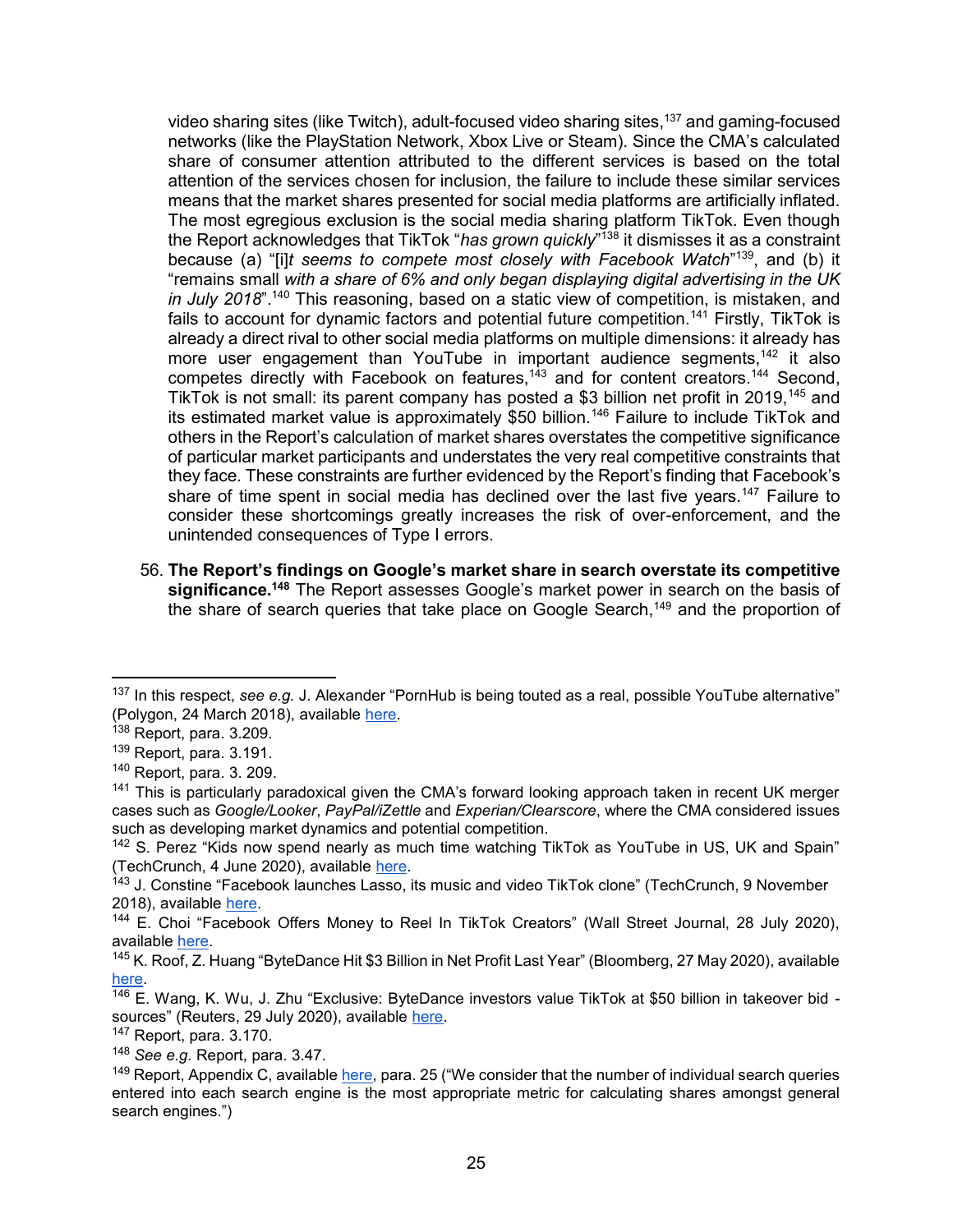traffic that websites derive from these searches.<sup>150</sup> However, the Report assumes all search queries are equally significant for the competitive assessment. This is not correct. In fact, lots of browsers interpret incomplete URLs as search queries, and many users use Google Search to navigate to webpages they already know. Searches with such navigational intent are less competitively significant because users' destination is already predetermined. Those websites would have gotten that traffic even absent the search query. If Google were to degrade the quality of its search results and try to direct users to different websites, it would lower the relevance of its search results, reduce its quality, and ultimately divert users to alternative search services. Failure to account for this distinction in search queries overstates Google's market power and understates the competitive constraints it faces.<sup>151</sup>

- 57. **The Report's findings on ad load contradict its conclusions on market power in search.** We appreciate that the final Report appears to have considered CCIA's suggestion to investigate and compare ad loads as a potential metric of market power.<sup>152</sup> The Report correctly states that "*[i]n a competitive market, a search engine's incentive to increase ad load is constrained by the fact that this reduces quality of the search engine to users*."<sup>153</sup> In other words, if Google were able to exercise market power, one would expect that it would have higher ad load, since it would not be under pressure to maintain the quality of its search engine to users. The Report found that "*compared to Bing, Google has a lower ad load both in terms of the number of search events which show an ad and the number of ads shown on each of these events*."<sup>154</sup> The Report paradoxically concludes that this is because "*there is currently little competition between Google and Bing*",<sup>155</sup> instead of the more obvious conclusion, that Google is operating under competitive constraints.<sup>156</sup>
- 58. **Evidence on the cost of capital vs returns of capital is not appropriate as evidence of exploitation of market power.** The Report analyses the degree of profits generated by Google and Facebook,<sup>157</sup> in order to assert that these profits would be expected to attract entry by potential competitors,<sup>158</sup> absent anticompetitive conduct or market power. However, the Report cites no evidence, academic literature or comparative cross-industry study supporting its assertion that, in this particular market context, high rates of return

 $150$  Report, para. 3.47 ("Google is an important source of traffic for these providers, with most providers relying on Google for at least 40% of their traffic.")

 $151$  Similarly, the CMA's assessment of the significance of high placement in organic search results also overstates their importance and represents a particular form of "survivorship bias". In many cases, where a user does not find what they're looking for in the first page of organic results, they will change their search terms rather than go to the second page. This aspect of consumer behaviour is often underappreciated.

<sup>&</sup>lt;sup>152</sup> CCIA's Response to the Interim Report, available [here,](https://assets.publishing.service.gov.uk/media/5e8c8067d3bf7f1fb6491b12/200214_CCIA_Response_to_Interim_Report.pdf) para. 16. CCIA suggested that this comparison be done as against non-digital media as well, but the Report only includes a comparison as between Google and Bing, and as between Facebook and itself.

<sup>153</sup> Report, para. 5.68; *see also* Report, para. 5.104 ("In a more competitive market consumers would have greater ability to switch to alternative search engines based on quality, resulting in a constraint on Google from increasing ad load.")

<sup>154</sup> Report, para. 5.94.

 $155$  *Id.* 

 $156$  The Report acknowledges this only in passing. Report, para. 5.69 ("it is still constrained to some extent by the need to maintain the quality of its search product")

<sup>157</sup> *See e.g.* Report, paras. 12, 2.74, 2.78, 6.28, 8.116.

<sup>&</sup>lt;sup>158</sup> Report, Appendix D, available [here,](https://assets.publishing.service.gov.uk/media/5efb1c97e90e075c58556244/Appendix_D_Profitability_of_Google_and_Facebook_non-confidential.pdf) para. 88.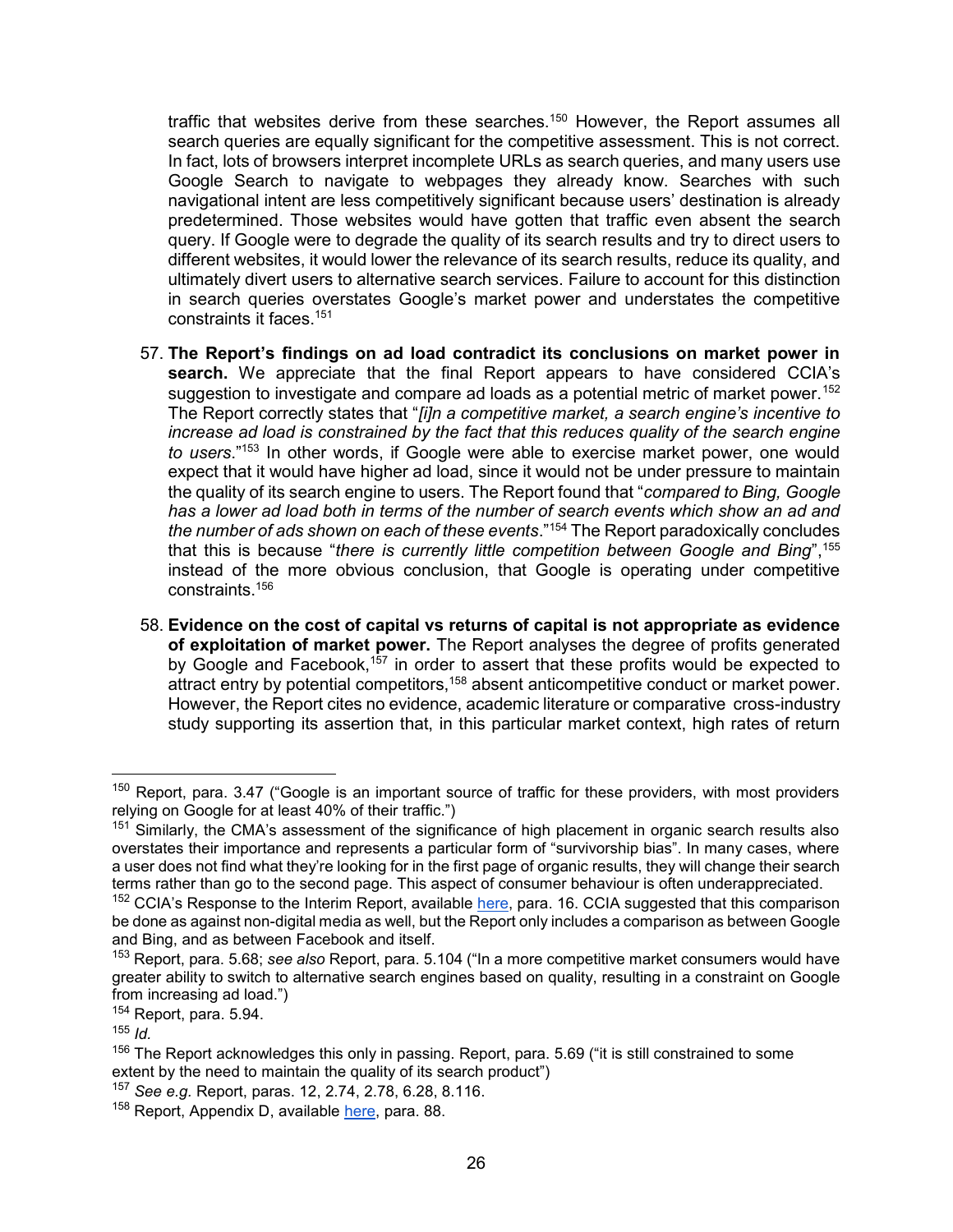are "*consistent with the exploitation of market power.*" <sup>159</sup> As pointed out by some commentators, many non-digital businesses have a return on capital which is higher than Google's, even though they clearly do not have market power.<sup>160</sup> Courts have recognised these flaws as well. The CMA relied on the return on capital in its decision in *Phenytoin*, 161 to argue that the prices charged there were excessive. Even if such an approach were theoretically suitable in specific industry circumstances where capital returns can be predicted in advance, the economics of digital markets are drastically different. Many digitally enabled markets are characterised by significant fixed costs, and nearly zero marginal costs. Investors recognise that there are risks that these fixed costs will be completely lost if the business is unsuccessful, but invest on the basis that some of their bets will be successful and achieve the scale necessary to become profitable.<sup>162</sup> Cost of capital is based on this upside, even though future profits are uncertain and volatile.<sup>163</sup> The Competition Appeal Tribunal, found that "*it is clear that the CMA's approach owes more to a theoretical concept of idealised or near perfect competition, than to the real world*."<sup>164</sup> In fact, wider macro-economic factors suggest that competition is working in the digital economy.<sup>165</sup> The DMT should be cautious in following the Report's approach to assessing whether digitally enabled markets "*sufficiently reward investors with a fair return.*" <sup>166</sup> CCIA would caution against granting regulators far-reaching powers to impose structural and behavioural remedies on private enterprises directly or indirectly designed to advance that regulator's theoretical notions of fair investment returns and the appropriate distribution of profits in highly dynamic and competitive industries. The unintended consequences of such an approach would be significant.

# **V. Concluding Remarks**

59. CCIA suggests that the DMT closely consider and explore the points raised above when advising the government on the potential design and implementation of pro-competitive measures for unlocking competition in digital platform markets. Regulation "*can stimulate ideas and can block their implementation. It can increase or reduce investment risk – and steer funding towards valuable R&D or tick-box compliance. It can influence consumer* 

 $\overline{a}$ <sup>159</sup> Report, para. 2.78.

<sup>&</sup>lt;sup>160</sup> J. Harkrider "Break up Denny's" (CPI, 8 July 2020), available [here.](https://www.competitionpolicyinternational.com/break-up-dennys/)

<sup>161</sup> CMA Decision Case CE/9742-13 *Phenytoin* (7 December 2016), available [here.](https://assets.publishing.service.gov.uk/media/594240cfe5274a5e4e00024e/phenytoin-full-non-confidential-decision.pdf)

 $162$  As recently as 2013, Amazon was described in the press as "a charitable organization being run by elements of the investment community for the benefit of consumers." M. Yglesias "Amazon Profits Fall 45 Percent, Still the Most Amazing Company in the World" (Slate, 29 January 2013), available [here.](https://slate.com/business/2013/01/amazon-q4-profits-fall-45-percent.html)

<sup>163</sup> *See e.g.* D. Yoffie, et al. "A Study of More Than 250 Platforms Reveals Why Most Fail" (Harvard Business Review, 2019), available [here](https://hbr.org/2019/05/a-study-of-more-than-250-platforms-reveals-why-most-fail) ("A common misconception about platforms is that once the market tips in your favor, you will be the long-run winner. Often this is true. But there is a better way to think about tipped markets: it is the winner's opportunity to lose.")

<sup>164</sup> Competition Appeal Tribunal Case Nos: 1275-1276/1/12/17 *Flynn Pharma Ltd.* (7 June 2018), available [here,](https://www.catribunal.org.uk/sites/default/files/2018-08/1275-1276_Flynn_Judgment_CAT_11_070618.pdf) para. 318, upheld by the Court of Appeal Case No: C3/2018/1847 & 1874 *CMA v. Flynn Pharma Ltd.*  (10 March 2020), available [here.](https://www.monckton.com/wp-content/uploads/2020/03/MPB-JB-CMA-v-Flynn-Pharma-Ltd-and-Ors.pdf)

<sup>&</sup>lt;sup>165</sup> M. Mandel "Taking Competition Policy Seriously: Macro Indicators for Regulators" (PPI, 15 August 2018), available [here](https://www.ftc.gov/system/files/documents/public_comments/2018/08/ftc-2018-0048-d-0034-151021.pdf) (finding that in the US economy, the tech, telecom and e-commerce sector has outperfomered other industries with regards to a number of macro-economic indicators including real-value added, productivity, prices charged, gross margins, real annual pay per worker, and labour share).  $166$  Report, para. 6.29.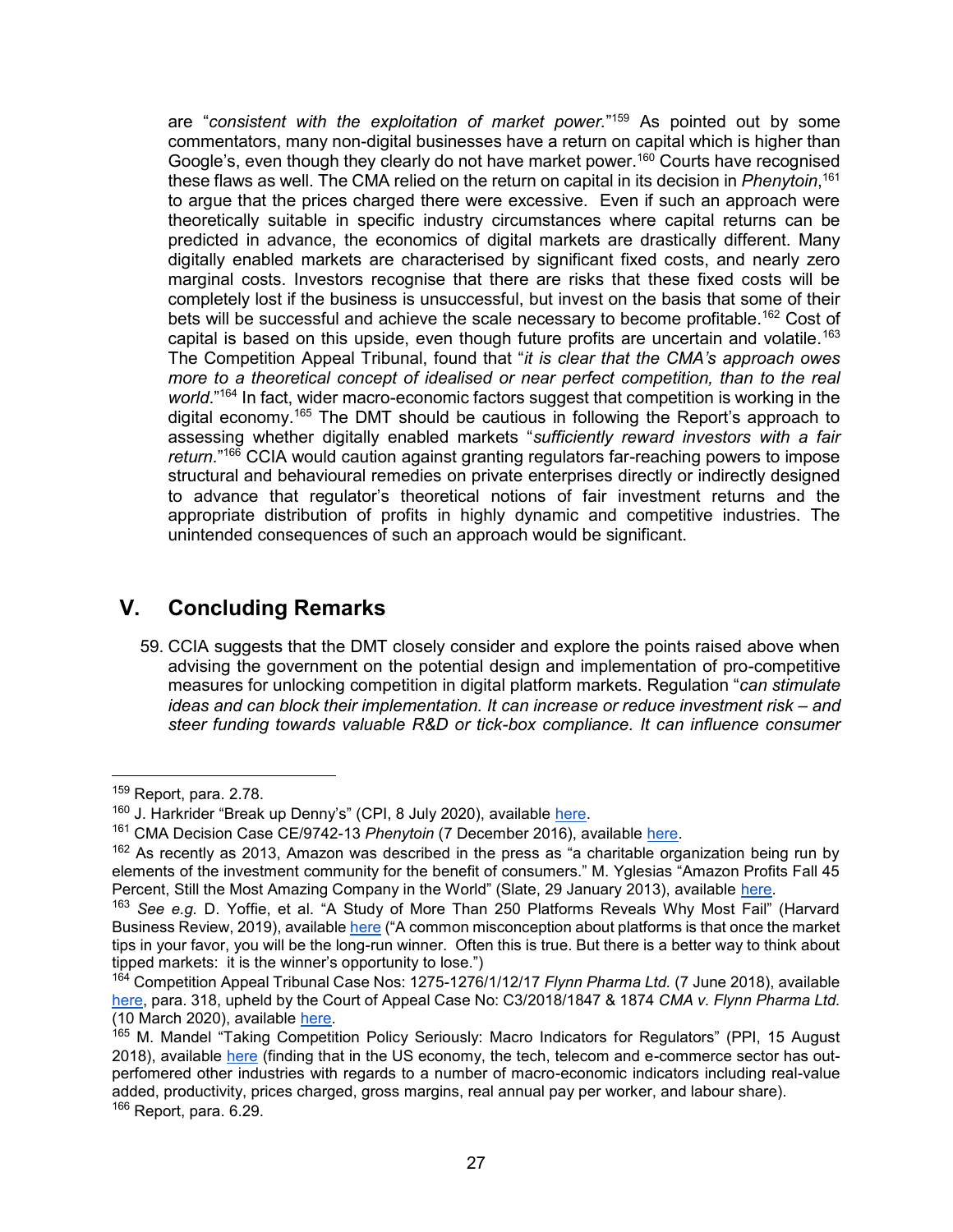*confidence and demand – and determine whether firms enter or exit a market*."<sup>167</sup> The UK is currently a global leader in innovation.<sup>168</sup> Failure to consider the points raised herein risks jeopardizing this position; it would increase the prevalence of Type I errors, consequently chill pro-competitive conduct, and ultimately reduce consumer welfare, innovation and investment in the UK.

- 60. It was not so long ago that the OECD recognised that digital platforms were key drivers of competition and innovation, enabling disruptors to bring new services to market to the benefit of consumers.<sup>169</sup> Unfortunately, this view appears to have fallen out of favour. In its place, competition authorities are racing to show they can be the first to "tame the dark side" of tech.<sup>170</sup> Doing so without a clear and objective assessment of the evidence, an understanding of the costs and trade-offs, or a transparent balancing of competing objectives, risks significant unintended consequences. CCIA fears that, in its efforts to "*convince the government of the urgent case for significant new legislation*",<sup>171</sup> the CMA has overestimated the benefits of its proposals and undervalued their wider costs.
- 61. Moving forward in this way without properly assessing the costs to investment, innovation, and wider incentives to vigorously compete on the merits would be tremendously counterproductive. It would also contradict "*[t]he remit of the Taskforce [which] is to consider the practical application of the procompetitive measures*".<sup>172</sup> This requires a proper assessment of the existing competitive dynamics and the impact that new measures would have.<sup>173</sup> As the CMA has said, "*[i]n cases where competition is not sufficiently considered,*

<sup>&</sup>lt;sup>167</sup> Secretary of State for Business, Energy and Industrial Strategy "Regulation for the Fourth Industrial Revolution" (June 2019), available [here,](https://assets.publishing.service.gov.uk/government/uploads/system/uploads/attachment_data/file/807792/regulation-fourth-industrial-strategy-white-paper-web.pdf) pg. 8 ("Regulation has a powerful impact on innovation. It can stimulate ideas and can block their implementation. It can increase or reduce investment risk – and steer funding towards valuable R&D or tick-box compliance. It can influence consumer confidence and demand – and determine whether firms enter or exit a market.")

<sup>168</sup> The UK currently ranks as the fifth most innovative country globally. *See* Cornell University "Global Innovation Index" (2019), available [here,](https://www.globalinnovationindex.org/gii-2019-report) pg. 9 figure 1.5.

<sup>&</sup>lt;sup>169</sup> OECD "The Economic and Social Role of Internet Intermediaries" (2010), available [here,](https://www.oecd.org/internet/ieconomy/44949023.pdf) pg. 8 ("Internet intermediaries' also stimulate employment and entrepreneurship by lowering the barriers to starting and operating small businesses and by creating opportunities for 'long-tail' economic transactions to occur that were not previously possible, whereby businesses can sell a large number of unique items, each in relatively small quantities. Internet intermediaries enable creativity and collaboration to flourish among individuals and enterprises and generate innovation. User empowerment and choice are considered to be very important and positive social side effects of the access to information that Internet intermediaries provide, as well as improving purchasing power with downward pressure on prices. A critical role of Internet intermediaries is to establish trust, including through protection of user privacy. By enabling individuality and self-expression, they also offer potential improvements to the quality of societies in terms of fundamental values such as freedom and democracy.")

<sup>&</sup>lt;sup>170</sup> L. Crofts "Vestager pledges to tame tech's 'dark side' in second EU mandate" (Mlex, 27 November 2019), available [here.](https://mlexmarketinsight.com/insights-center/editors-picks/area-of-expertise/antitrust/vestager-pledges-to-tame-techs-dark-side-in-second-eu-mandate)

 $171$  Report, para. 8.4 ("First, we have aimed to convince the government of the urgent case for significant new legislation, by demonstrating that there is a range of practical interventions that could be introduced under a new regulatory regime which would significantly improve outcomes for consumers, and which could be designed in such a way as to minimise any potential adverse consequences.")

<sup>&</sup>lt;sup>172</sup> Call for Information, para. 2.1.

<sup>173</sup> *See above*, fns. 131, 132, 141.